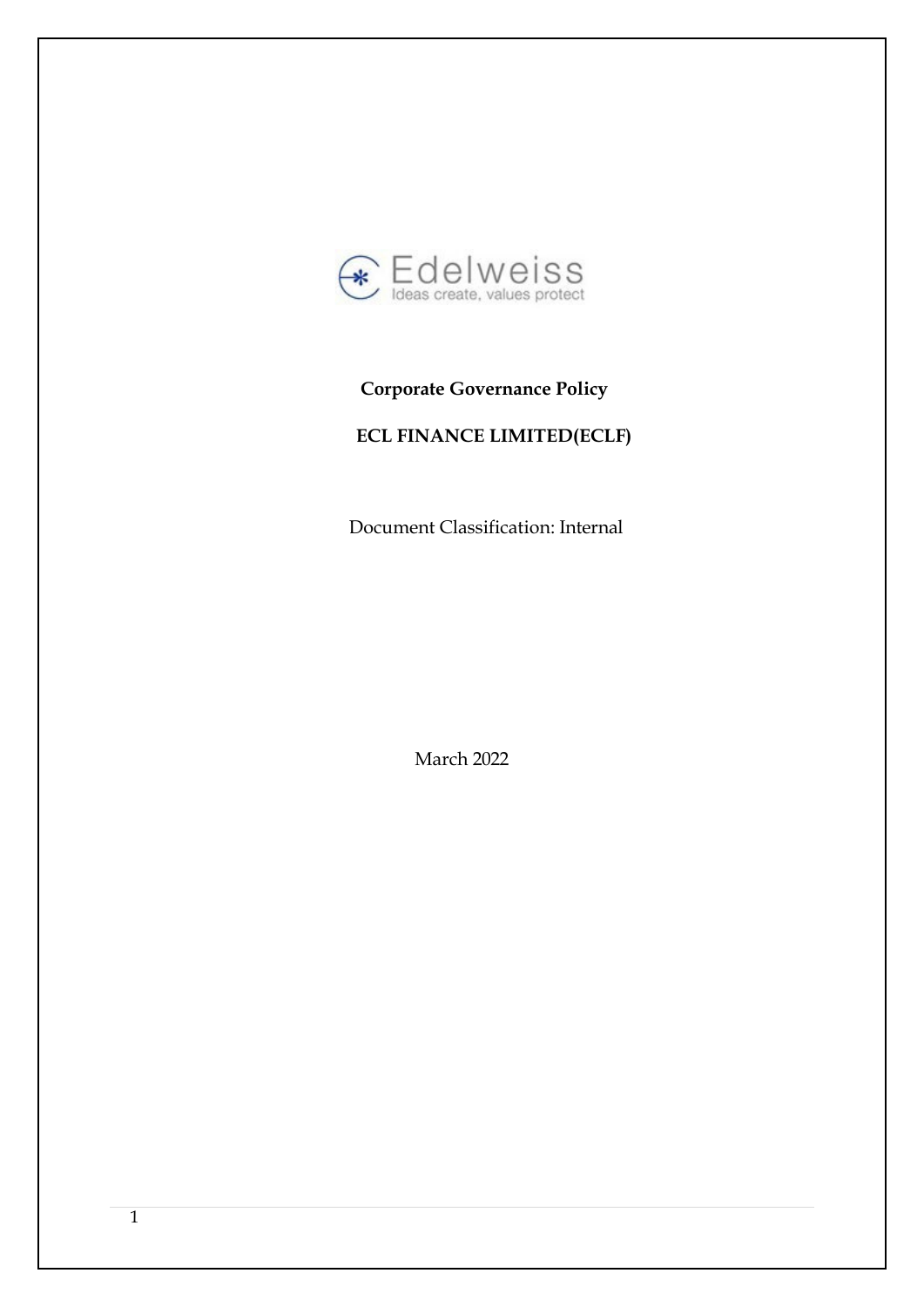# **Document Control**

| Document Name       | Corporate Governance Policy                                                                                  |  |  |
|---------------------|--------------------------------------------------------------------------------------------------------------|--|--|
| Abstract            | This<br>document aims to ensure that a Company is<br>managed to suit the best interests of all stakeholders. |  |  |
| Security            | Internal                                                                                                     |  |  |
| Classification      |                                                                                                              |  |  |
| Location            | Applicable to all ECLF locations                                                                             |  |  |
| Approver            | <b>Board of Directors</b>                                                                                    |  |  |
| <b>Policy Owner</b> | Secretarial and Governance team                                                                              |  |  |

| <b>Version</b> | Modification<br>Date<br><b>MMM</b><br><b>DD</b><br>YYYY | <b>Brief description</b>                                                  |
|----------------|---------------------------------------------------------|---------------------------------------------------------------------------|
| V <sub>2</sub> | July 4, 2020                                            | Approval of Corporate Governance Policy by<br>Board of Directors of ECLF. |
| V <sub>3</sub> | March 24, 2022                                          | Approval of Corporate Governance Policy by<br>Board of Directors of ECLF. |
|                |                                                         |                                                                           |
|                |                                                         |                                                                           |
|                |                                                         |                                                                           |

| <b>Distribution list</b> |  |  |
|--------------------------|--|--|
|                          |  |  |
|                          |  |  |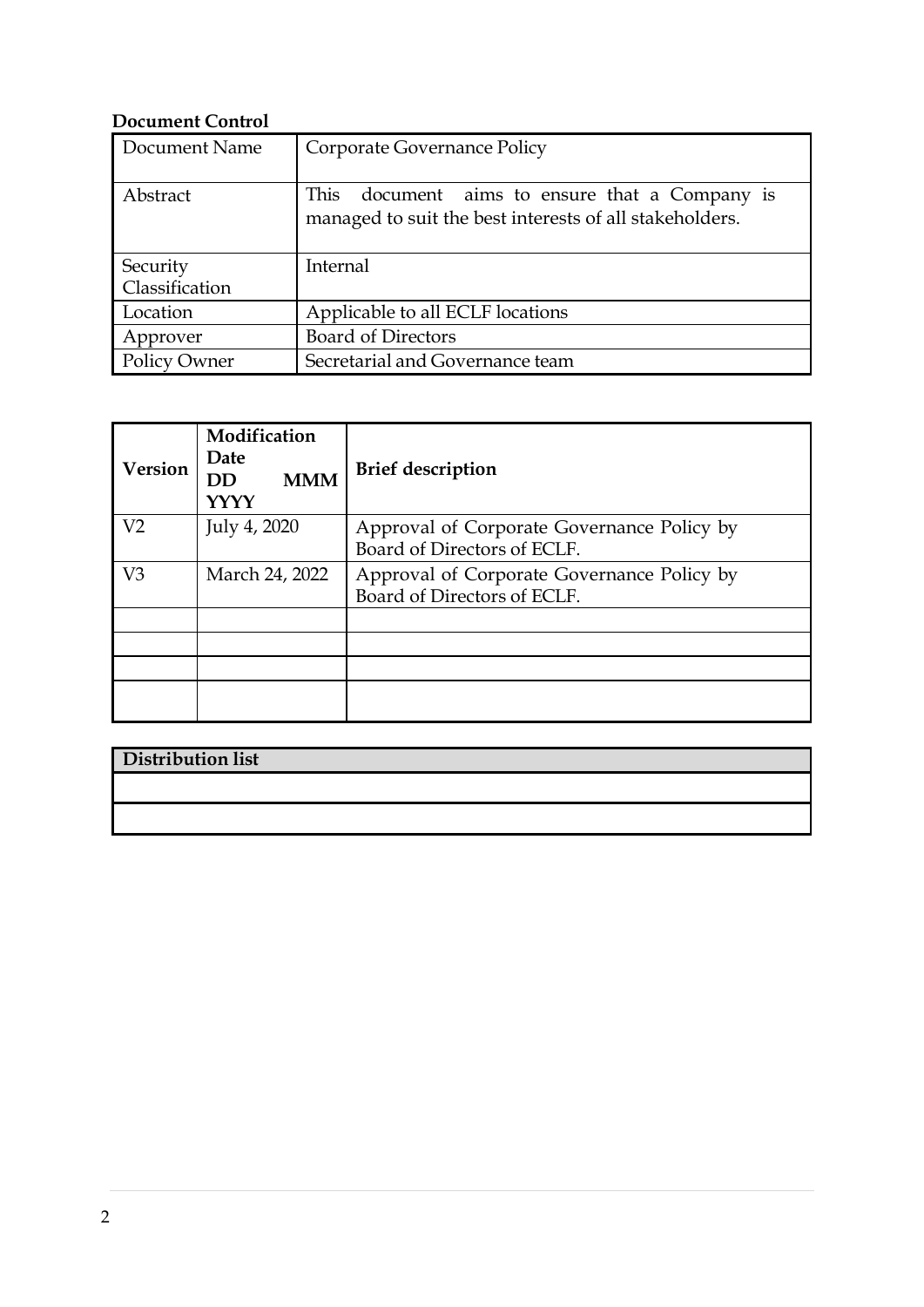

# **CORPORATE GOVERNANCE POLICY**

#### **1) Purpose**

Corporate governance is a way of life and not a set of rules. It is a set of process, practices, policies, procedures, rules and laws that affect the way in which the business is conducted. It is a set of systems and processes aimed to ensure that a Company is managed to suit the best interests of all stakeholders. It is a necessary condition, and not a sufficient condition for succeeding. Corporate governance brings about a right balance between the expectations of the owners, employees, customers and all other stakeholders.With the help of sound corporate governance frameworks, an organization can achieve excellence in everything that they do.

## **2) Policy**

ECL Finance Limited ("the Company") firmly believes in adherence to highest corporate governance practices. The Company is governed by requirements of the Companies Act 2013, ("the Act"), SEBI (Listing Obligations and Disclosure Requirements) Regulations, 2015 ("SEBI Regulations/Listing Regulations") and Corporate Governance and Disclosure norms for NBFCs issued by Reserve Bank of India vide chapter XI of Non-Banking Financial Company – systemically important Non-Deposit taking Company Directions 2016 ("RBI Master Direction"). Through this Policy the Company aims to pursue excellence in corporate governance.

The Company is committed to conduct its business in accordance with applicable laws, rules and regulations and the highest standards of business ethics. Corporate governance is about fairness and creation of value on a sustainable basis for all stakeholders. The Company ensures good governance through the implementation of effective policies and procedures, which is regularly reviewed by the Board or the Committees of the Board.

This Policy shall be published on the website of the Company.

This document contains Company's internal guidelines relating to corporate governance. It is understood by all that corporate governance is a fast-evolving subject and we will need to upscale ourselves every time new facts and situations come up.

Compliance & Governance team of the Company is primarily responsible for administering these Guidelines.

#### **3) Regulatory Framework**

• Reserve Bank of India's Master Direction – Non-Banking Financial Company – Systemically Important Non-Deposit taking Company and Deposit taking Company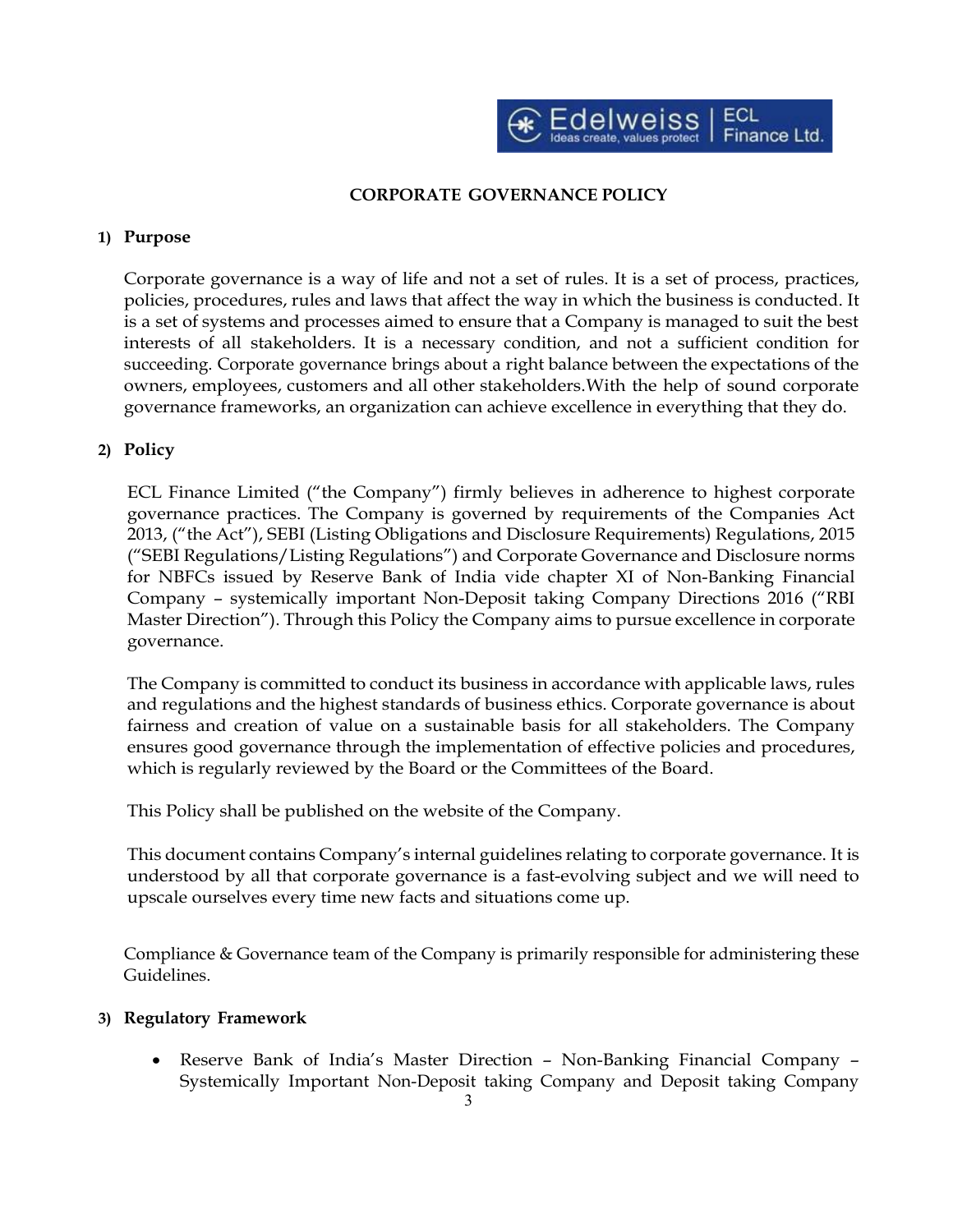

(Reserve Bank) Directions, 2016 issued vide Master Direction no. DNBR.PD.008/03.10.119/2016-17 dated September 01, 2016, as applicable/updated from time to time.

- SEBI (Listing Obligation & Disclosure Requirement) Regulations Obligations of listed entity which has listed its Specified Securities and Non-Convertible Debt Securities.
- Relevant provisions of Companies Act 2013.

## **4) Governance Structure**



# **A. Board of Directors:**

The Company's Board has a fiduciary role to protect and enhance stakeholder's value through strategic supervision. The Board along with its Committees provides direction and exercises appropriate controls directly as well as through the procedures and policies mandated.

# **Composition of the Board of Directors**

The Company's Board shall have an optimum combination of Executive and Non-Executive Directors, and not less than fifty per cent of the Board of Directors shall comprise of Non-executive Directors. Further, the Board shall have an appropriate number of Independent Directors as required by the applicable laws/ rules and regulations.

Independent Directors are expected to play a key role in the decision-making process of the Board. The Independent Directors should strive to bring in an independent, impartial and objective view to discussions at the meetings of the Board and its Committees and they shall act in a way that is in the best interest of the Company and its stakeholders.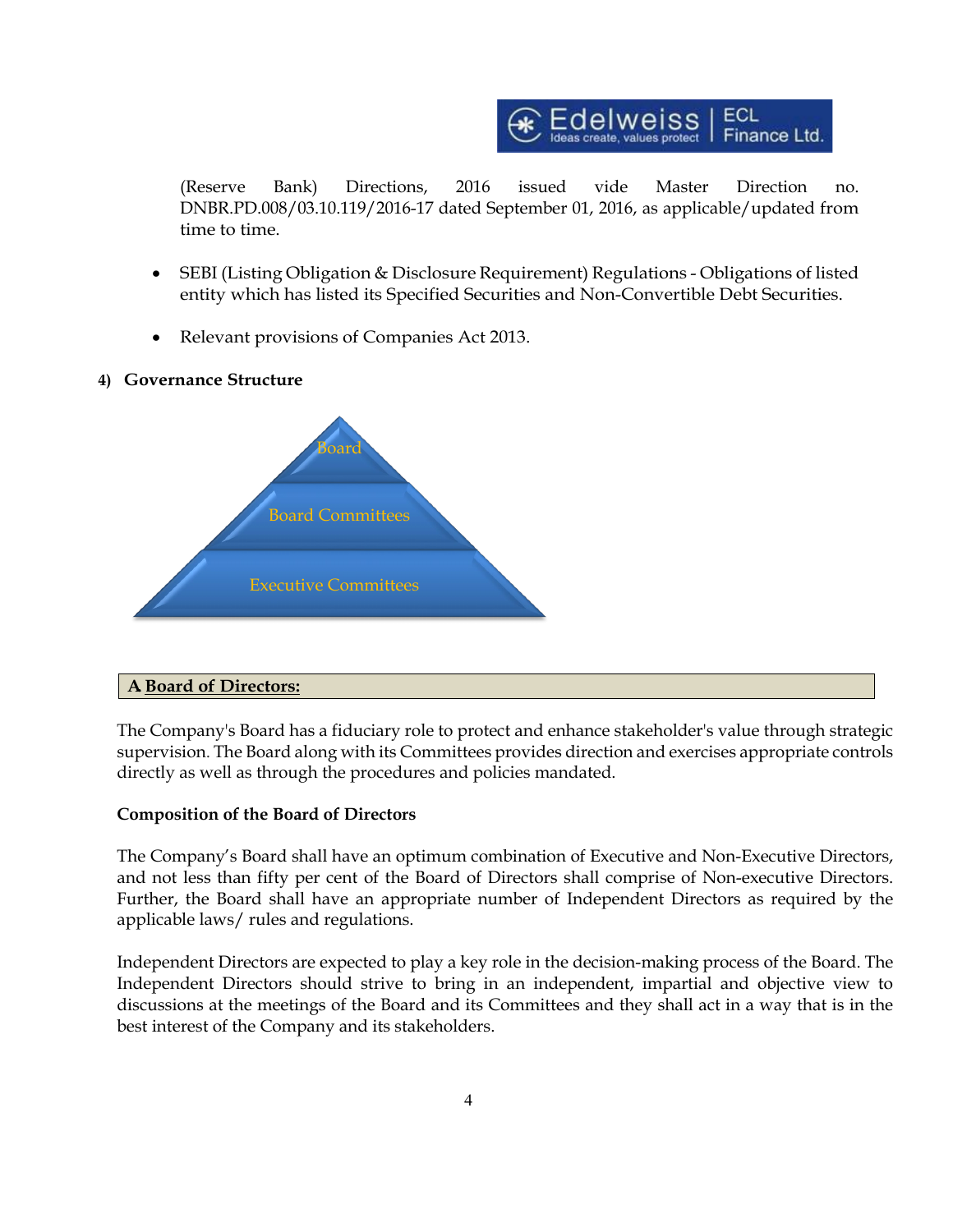

Independent Directors appointed on the Board of the Company shall fulfill the criteria of independence as set out under the provisions of the Act and the Listing Regulations. They shall submit a declaration affirming compliance with the criteria of independence for every financial year and such declaration shall be submitted whenever there is any change in circumstances which may affect their independence. An Independent Director may hold office for a term of up to five consecutive years and shall be eligible for re-appointment for another term of up to five consecutive years on passing of a special resolution by the Members of Company and disclosure of such appointment in the Board Report. Further, an Independent Director, who completes two consecutive term(s) shall be eligible for appointment as an Independent Director in the Company only after the expiration of three years of ceasing to be an Independent Director in the Company.

#### **Appointment of Board of Directors:**

The Nomination & Remuneration Committee (NRC) will recommend the induction of Board Members to the Board of Directors. The new Director shall be apprised of the working of the Company and various Codes of Conduct/Policies adopted by the Company. The Director will execute Deed of Covenant post his/ her appointment. Independent Directors appointed on the Board of the Company shall fulfil the criteria of independence as set out under the provisions of the Act and the Listing Regulations. They shall submit a declaration affirming compliance with the criteria of independence for every financial year and such declaration shall be submitted whenever there is any change in circumstances which may affect their independence. The Company shall ensure that approval of shareholders for appointment of a person on the Board of Directors is taken at the next general meeting or within a time period of three months from the date of appointment, whichever is earlier.

The Company shall not appoint a person or let the Directorship of any person continue as a Nonexecutive Director if he/she has attained the age of seventy-five years unless a special resolution is passed to that effect, in which case the explanatory statement annexed to the notice for such motion shall indicate the justification for appointing/continuing the appointment of such person*.*

In case of appointment of a new Director or reappointment of a Director/additional Director during the year, the shareholders shall be provided with the following information among others as per regulatory requirements: (i) A brief profile of the Director including nature of his/ her expertise in specific functional areas; and (ii) Names of companies in which the person also holds Directorship and the membership of Committees of the Board.

#### **Duties and Responsibilities of the Board**

The Board's key purpose is to ensure the Company's prosperity by collectively directing the Company's affairs, whilst meeting the appropriate interests of its stakeholders.

The Board is primarily responsible for *inter-alia*: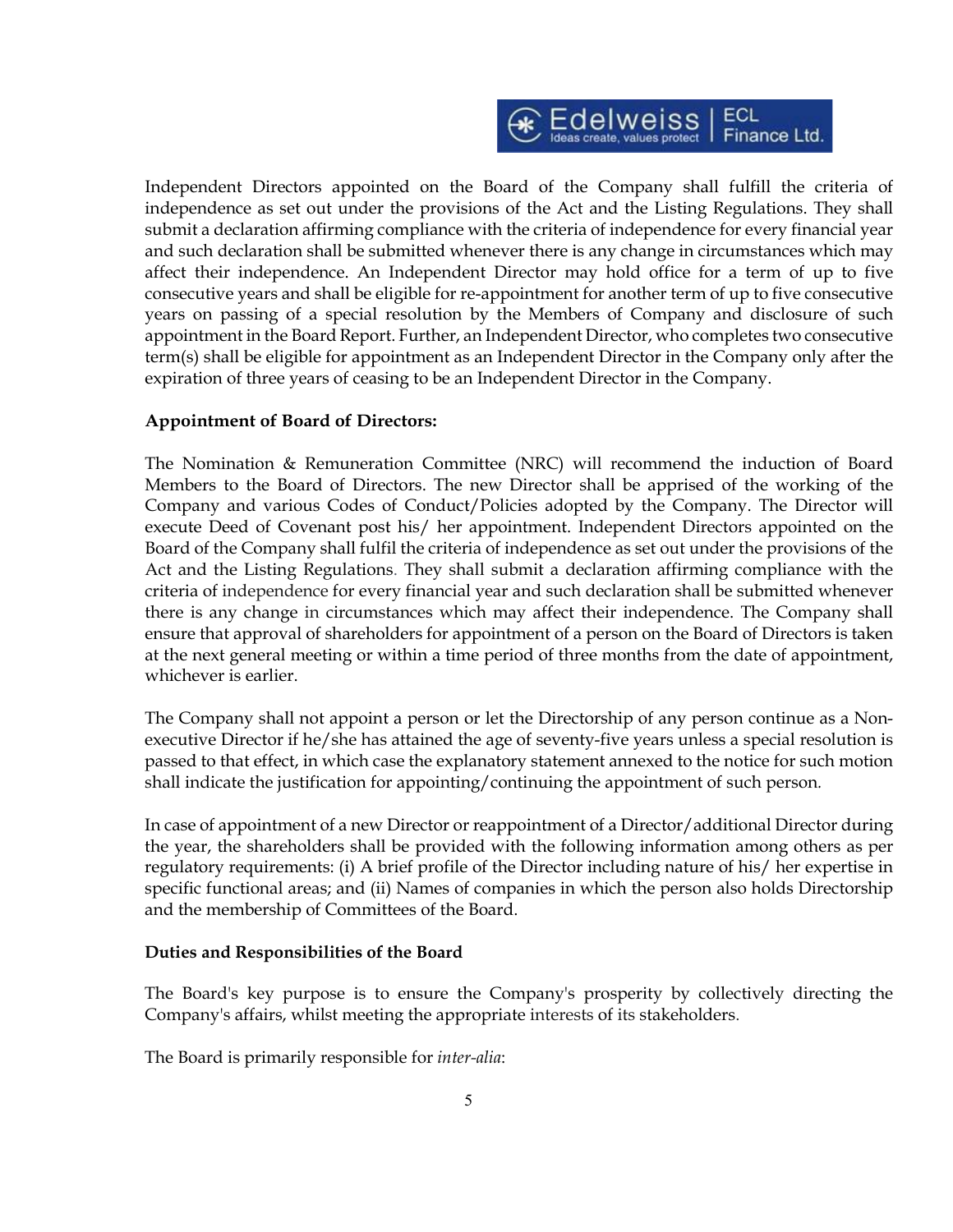

- Establishing vision, mission & values and determining, reviewing the goals, policy of the Company from time to time.
- Setting strategy and structure and deciding the means to implement and support them.
- Delegating to management, determining monitoring criteria to be used and ensuring effectiveness of internal controls.

Primary duties of Directors are:

- act in accordance with the Articles of Association of the Company.
- act in good faith in order to promote the objects of the Company for the benefit of its members as a whole, and in the best interests of the Company, its employees, the shareholders, the community and for the protection of environment.
- exercise his/her duties with due and reasonable care, skill and diligence and shall exercise independent judgment.
- shall not be involved in a situation in which he/she may have a direct or indirect interest that conflicts, or possibly may conflict, with the interest of the Company.
- not achieve or attempt to achieve any undue gain or advantage either to self or relatives, partners, or associates and if such Director is found guilty of making any undue gain, he/she shall be liable to pay an amount equal to that gain to the Company.
- not assign his/her office and any assignment so made shall be void.
- Ensure that all decisions taken are in adherence to legal/regulatory requirement(s) as applicable to the business of the Company.
- inform the Company of any information that may be perceived to be a violation by any employee or Director or the Company of any legal/regulatory requirement(s) as applicable to the business of the Company.
- Adhere to the standards set by the Company from time to time to protect and promote the interests of shareholders and other stakeholders (including employees, customers, suppliers and creditors and the society at large).
- attend all Board/Committee/General/Business Meetings and seek leave of absence whenever necessary.

# **Tenure of Board of Directors**

The tenure of Executive Directors shall not exceed the period as may be decided by the Board in line with the regulatory requirements on each occasion. Non-Executive (excluding Independent Directors)/ Executive Directors shall be required to retire by rotation. Subject to the Board's decision or any Shareholders' resolution, an Independent Director shall be eligible to hold office for a term of up to five consecutive years on the Board of the Company. Further, he/she shall also be eligible for re-appointment for a further term of up to five consecutive years on passing of a special resolution by the Company.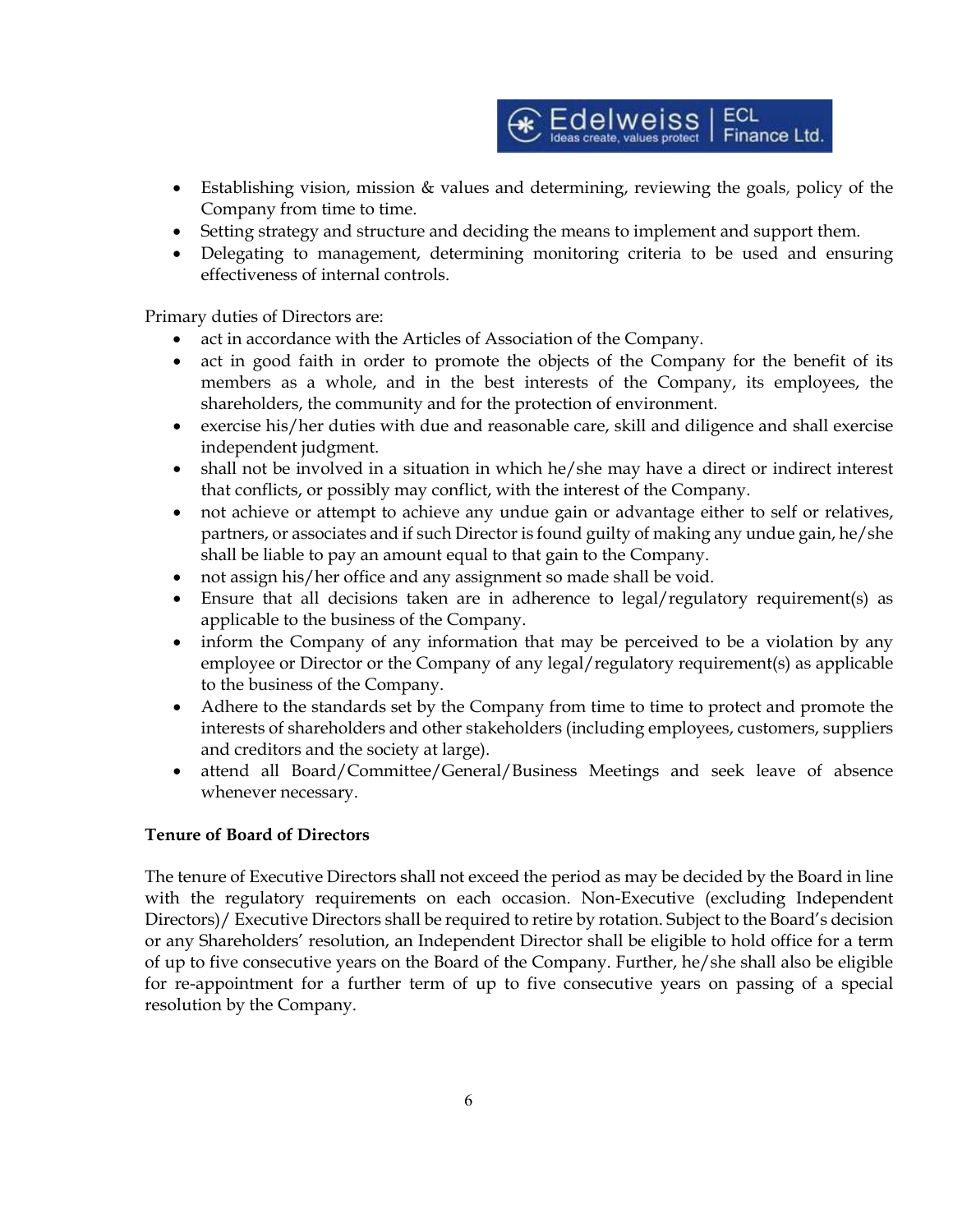

## **Meetings of the Board of Directors and quorum**

Meetings of the Board of Directors shall be held atleast four times a year in such manner that not more than 120 (one hundred and twenty) days shall intervene between two consecutive meetings. The quorum for the meetings of the Board shall be as per the Act and SEBI Regulations. The detailed notes/information for agenda of the Board/Committee meetings shall be circulated to all the Directors, well in advance for fruitful discussions and making informed decisions. All information to be statutorily made available to the Board/Committees, pursuant to the applicable guidelines, Sections/Regulations as per the Companies Act, SEBI Regulations and RBI Master Directions shall be furnished to the Directors.

## **Fit & Proper**

In terms of RBI circular no. RBI/2014-15/299 DNBR (PD) CC.No.002/03.10.001/2014-15 dated November 10, 2014 and RBI Master Circular no. RBI/2015-16/12 DNBR (PD) CC.No.053/03.10.119/2015-16 dated July 01, 2015, the Company obtains necessary disclosures from Directors from time to time. Further, the Company ensures compliance with the provisions laid down in the said circulars.

## **Code of Conduct**

Pursuant to regulation 17(5) of SEBI Regulations, the Board of Directors shall lay down a code of conduct for all members of Board of Directors and senior management of the listed entity. This code of conduct shall suitably incorporate the duties of independent Directors as laid down in the Companies Act, 2013.

# **Board Evaluation:**

The Companies Act 2013 and SEBI LODR has prescribed certain provisions with regard to Board evaluation. The Company shall put in place a mechanism to facilitate Board evaluation through a Board approved policy. Further, in line with the statutory requirements, the Independent Directors are required to hold at least one meeting a year, without the attendance of non-independent Directors and members of the Management, to transact business as may be specified in the Act/SEBI Regulations from time to time.

The Board and its Committees shall annually engage in an assessment exercise evaluating their performance for the purpose of increasing the effectiveness of the Board. The Nomination and Remuneration Committee is responsible for formulating criteria for evaluation of performance of Board, its Committees, Chairperson and Directors. The outcome of aforesaid evaluation shall be deliberated at appropriate forum(s) as required under the Act/SEBI LODR.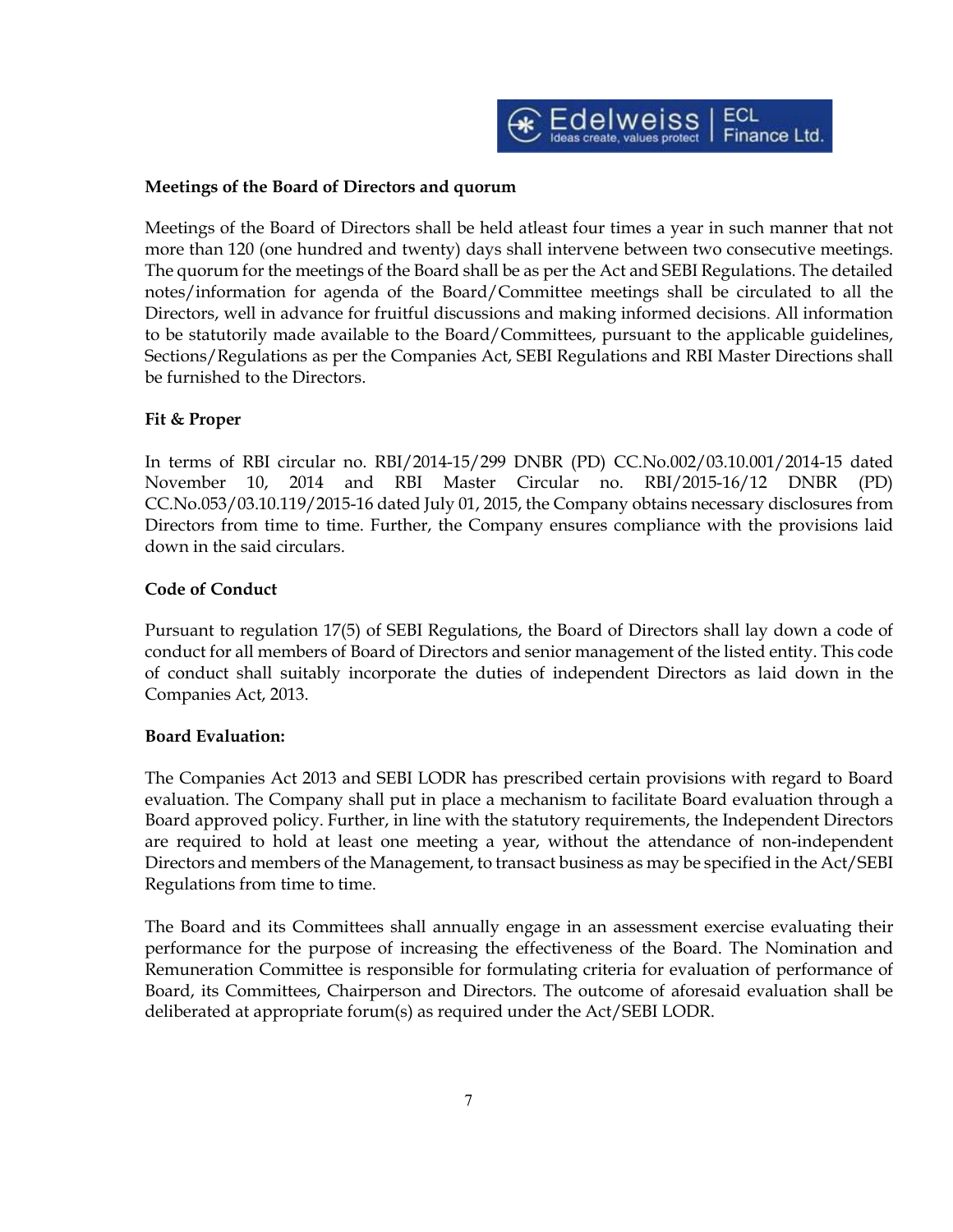

#### B.**Board Committees**:

To focus effectively on the specific matters and ensure expedient resolution of diverse subjects, the Board shall constitute a set of Committees with specific terms of reference / scope. The Committees shall operate as empowered agents of the Board as per their Charter. The minutes of the meetings of all Committees of the Board shall be placed before the Board for discussions / noting. Presently the Board has, amongst others, constituted the following Committees:

- I. Audit Committee
- II. Nomination & Remuneration Committee
- III. Corporate Social Responsibility Committee
- IV. Stakeholders Relationship Committee
- V. Asset Liability Management Committee
- VI. Risk Management Committee
- VII. IT Strategy Committee

#### **I. Audit Committee**

#### **Composition**

The Company shall constitute an Audit Committee in accordance with the provisions of CA13, SEBI Regulations and applicable provisions of the RBI Master Directions. The Committee shall have not less than three members with at least 2/3 of the members being independent Directors.

The Company shall determine the Frequency, Quorum of Meetings and its Chairperson.

The Audit Committee shall meet at least four times in a year and not more than one hundred and twenty days shall elapse between two meetings. The quorum for audit Committee meeting shall either be two members or one third of the members of the Audit Committee, whichever is greater, with at least two Independent Directors. The Chairperson of the Committee shall be an Independent Director.

#### Terms of Reference

The terms of reference of the Committee is enclosed as Annexure 1.

#### **II. Nomination And Remuneration Committee**

#### Composition:

In accordance with the provisions of Section 178 of the CA13 and the Companies (Meetings of Board and its Powers) Rules, 2014 ("the Rules"), and SEBI Regulations and applicable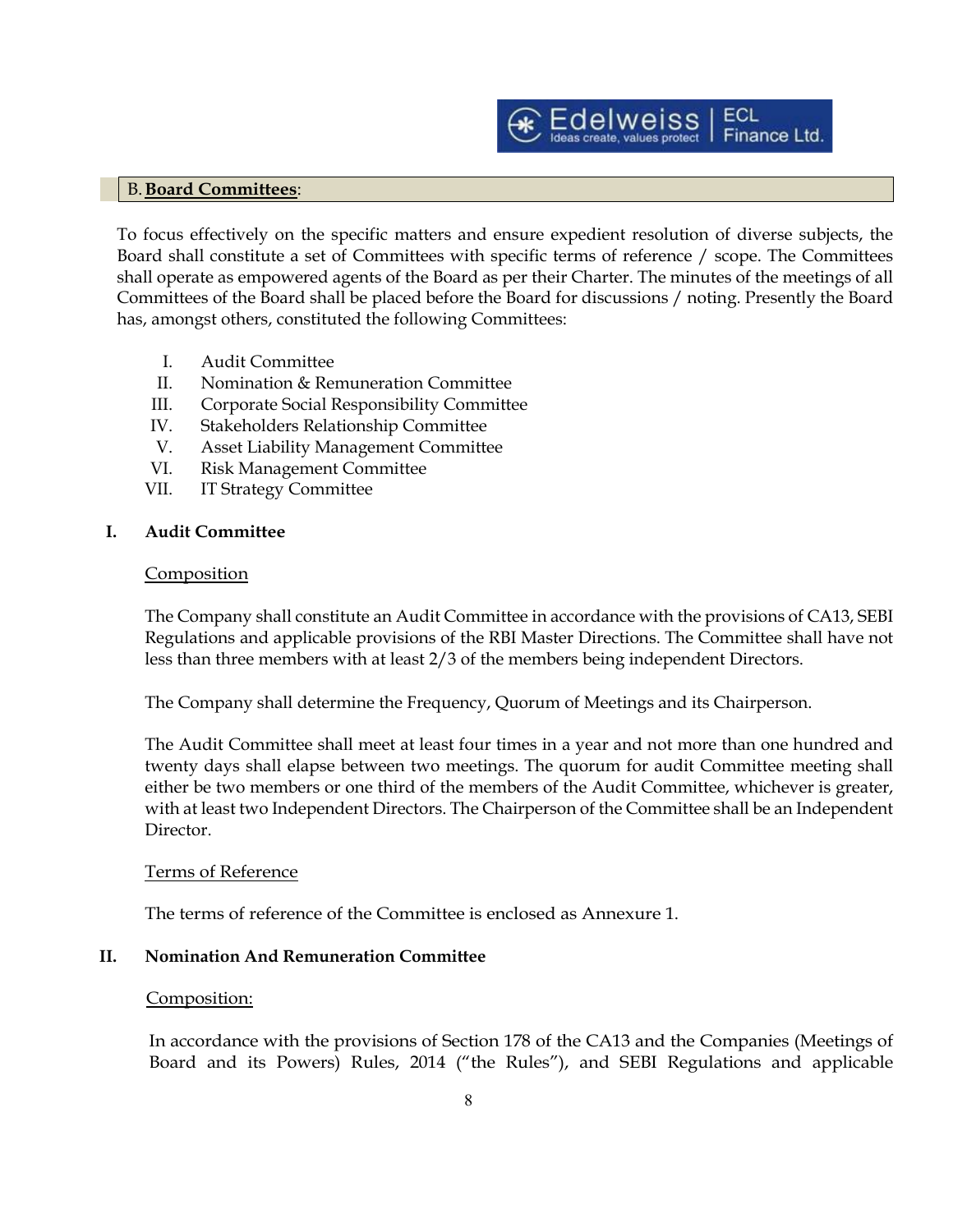

provisions of the RBI Master Directions, the Company shall constitute a Nomination and Remuneration Committee. The Committee shall comprise of at least three non-executive Directors with at least two-third of the Directors being independent Directors. The Chairperson of the Committee shall be an Independent Director.

#### Frequency, Quorum of Meetings, and its chairperson:

The Nomination and Remuneration Committee shall meet at least once in a year and on adhoc basis, as required. The quorum for a meeting shall be either two members or one third of the members of the Committee, whichever is higher, including at least one independent Director in attendance. The Chairperson of the Board can be a member of this Committee but shall not chair this Committee. The Chairperson of the Committee shall be an Independent Director.

#### Terms of reference:

The terms of reference of Committee is enclosed as Annexure 1.

#### III. **Corporate Social Responsibility Committee**

#### Composition:

The Company shall constitute a Corporate Social Responsibility Committee (CSR Committee) in accordance with the provisions of the Section 135 of the Act. The Committee shall consist of at least three Directors out of which at least one shall be independent.

#### Frequency, Quorum of Meetings, and its chairperson:

The Committee shall meet at least once in a year and on adhoc basis. The quorum of the meeting shall be one third of the total strength or two Directors whichever is higher. Any Committee member may chair this Committee.

#### Terms of reference:

The terms of reference of the Committee is enclosed as Annexure 1.

#### IV. **Stakeholders Relationship Committee**

#### Composition

The Company shall constitute a Stakeholders Relationship Committee (SRC) in accordance with the provisions of the Section 178 of the Act. The Committee shall constitute of at least three Directors,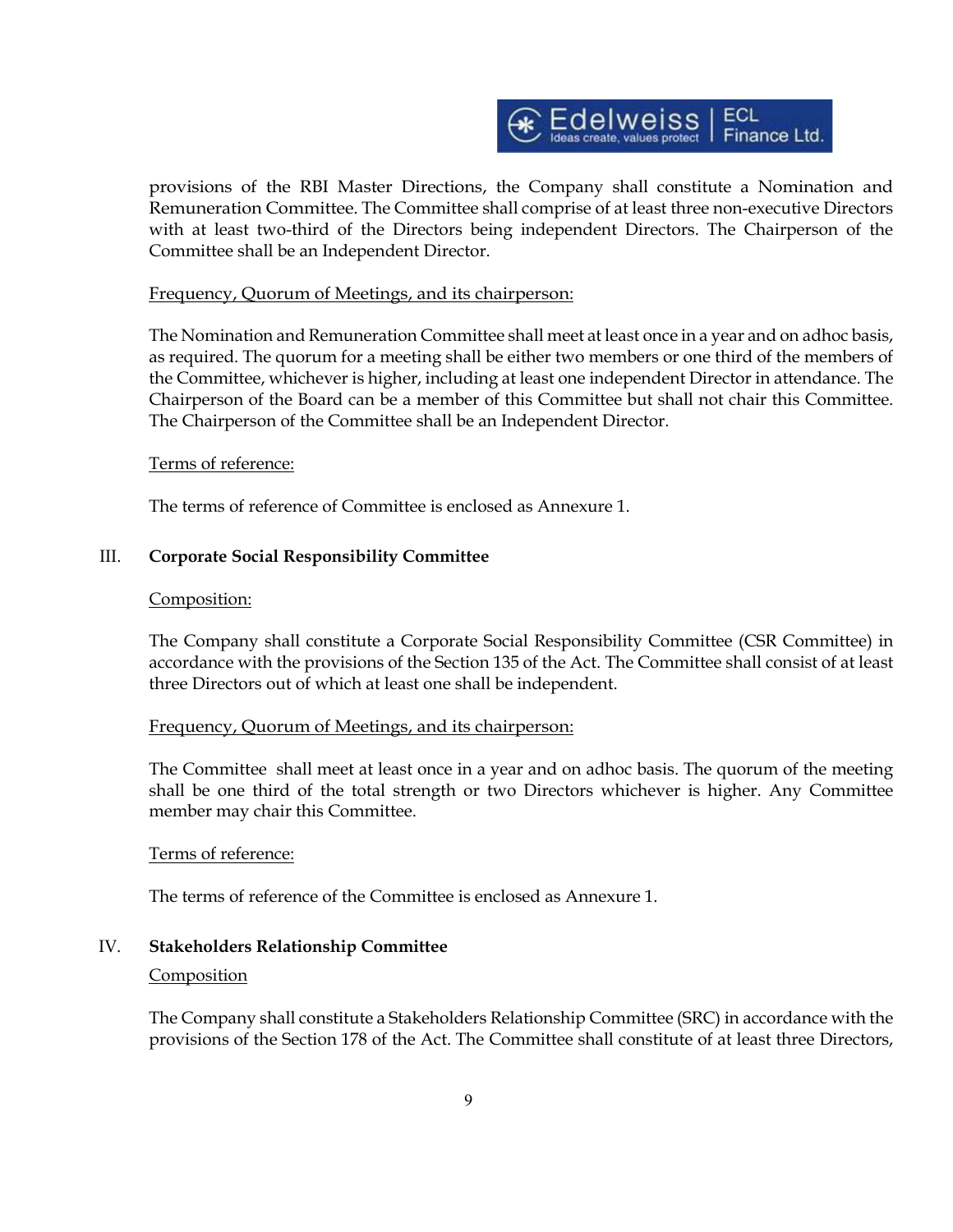

with at least one being an independent Director. The Chairperson of the Committee shall be a nonexecutive Director.

# Frequency, Quorum of Meetings, and its chairperson:

The Committee shall meet atleast once in a year and and on adhoc basis, as required and the quorum of the meeting shall be one third of the total strength or two Directors whichever is higher. The Chairperson of this Committee shall be a Non-Executive Director.

Terms of reference:

The terms of reference of Committee is enclosed as Annexure 1.

# **V. ASSET LIABILITY MANAGEMENT COMMITTEE**

## Composition:

In accordance with the provisions of the RBI Directions an Asset Liability Management Committee shall be constituted for ensuring adherence to the risk tolerance/limits set by the Board as well as implementing the liquidity risk management strategy of the Company. The CEO/MD or the Executive Director (ED) should Chair the Committee.

The broad objectives of the ALCO are as follows:

# • **Liquidity Risk**

The role of the ALCO with respect to liquidity risk would include, inter alia, decision on desired maturity profile and mix of incremental assets and liabilities, sale of assets as a source of funding, the structure, responsibilities and controls for managing liquidity risk, and overseeing the liquidity positions of all branches.

# • **Liquidity Management**

Ensuring availability of adequate liquid resources with a view to keep maturity mismatches in theBalance Sheet of the Company within desired levels.

# • **Interest Rate Risk Management**

Reviewing Interest Rates Scenario and decide on the desired composition of various portfolio;

Capture the sensitivity of Market Value of its Equity (MVE) to interestrate movements.

# • **Profit Planning**

Positioning in order to maximize shareholder value while protecting the Company from any adverseconsequences arising from liquidity and interest rate risk.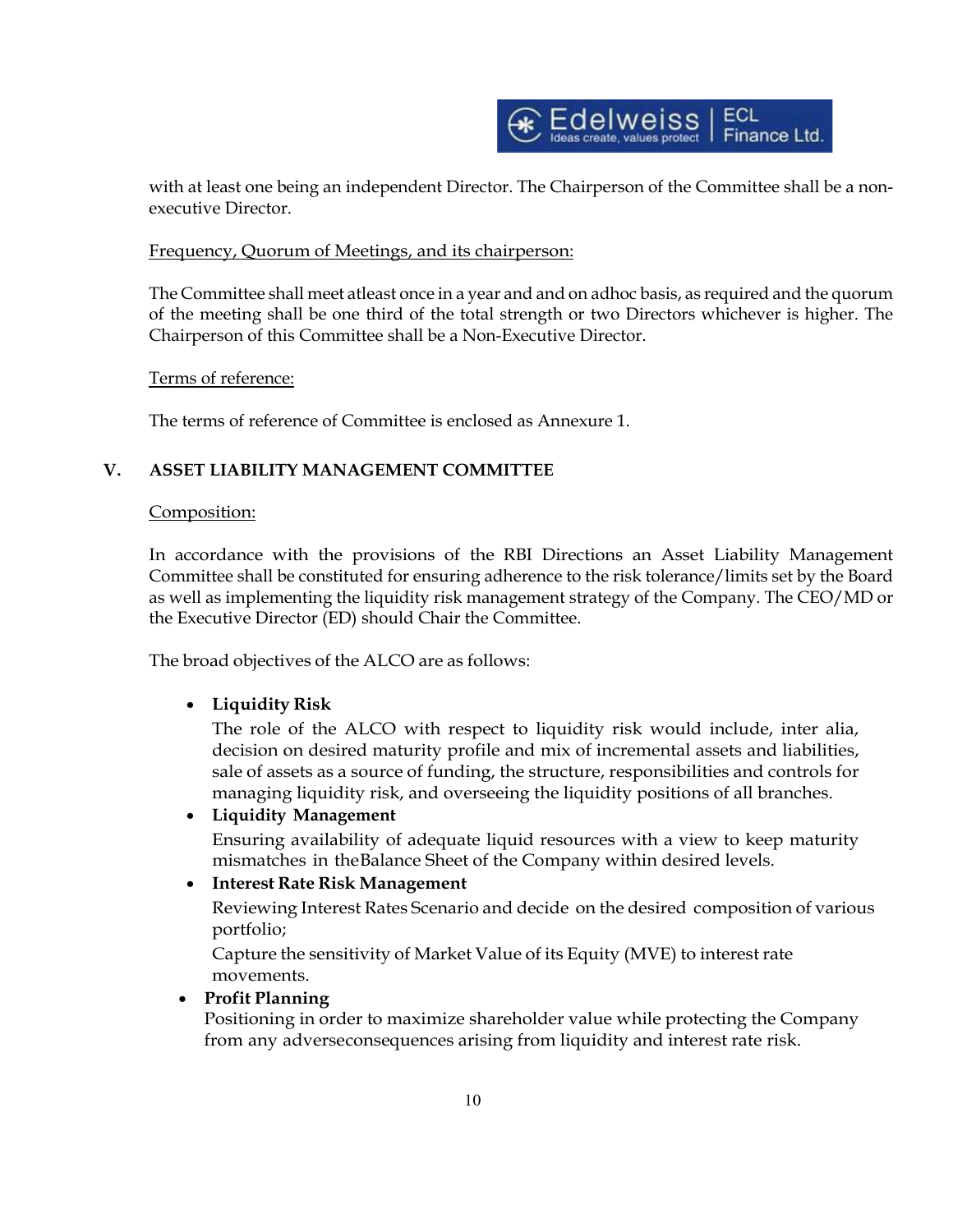

## Frequency and Quorum of the Meeting:

Meeting of the Committee will be held atleast once in every quarter and on ad hoc basis, as required. The Quorum of the meeting shall be one third of the total strength or two Directors whichever is higher.

#### Terms of reference:

The terms of reference of Committee is enclosed as Annexure 1.

# VI. **RISK MANAGEMENT COMMITTEE**

In accordance with the provisions of the RBI Directions and SEBI regulations the Board shall constitute a Risk Management Committee to manage all perceived risk. It shall comprise of minimum three members with majority of them being members of the Board and rest being senior executives of the Company, including at least one independent Director.

The Chairperson of the Risk Management Committee shall be a member of the Board of Directors.

#### Frequency and Quorum of the Meeting:

The Risk Management Committee shall meet at least twice in a year. The meetings of the Committee shall be conducted in such a manner that on a continuous basis not more than one hundred and eighty days shall elapse between any two consecutive meetings. The quorum for a meeting of the Risk Management Committee shall be either two members or one third of the members of the Committee, whichever is higher, including at least one member of the Board of Directors in attendance.

#### Terms of Reference:

.

.

The terms of reference of the Committee is enclosed as Annexure 1.

# VII. **IT STRATEGY COMMITTEE**

In accordance with the provisions of the RBI Directions, an IT Strategy Committee shall be constituted comprising of the Chief Technology Officer and Chief Information Officer amongst others as members. The Committee shall be chaired by an Independent Director.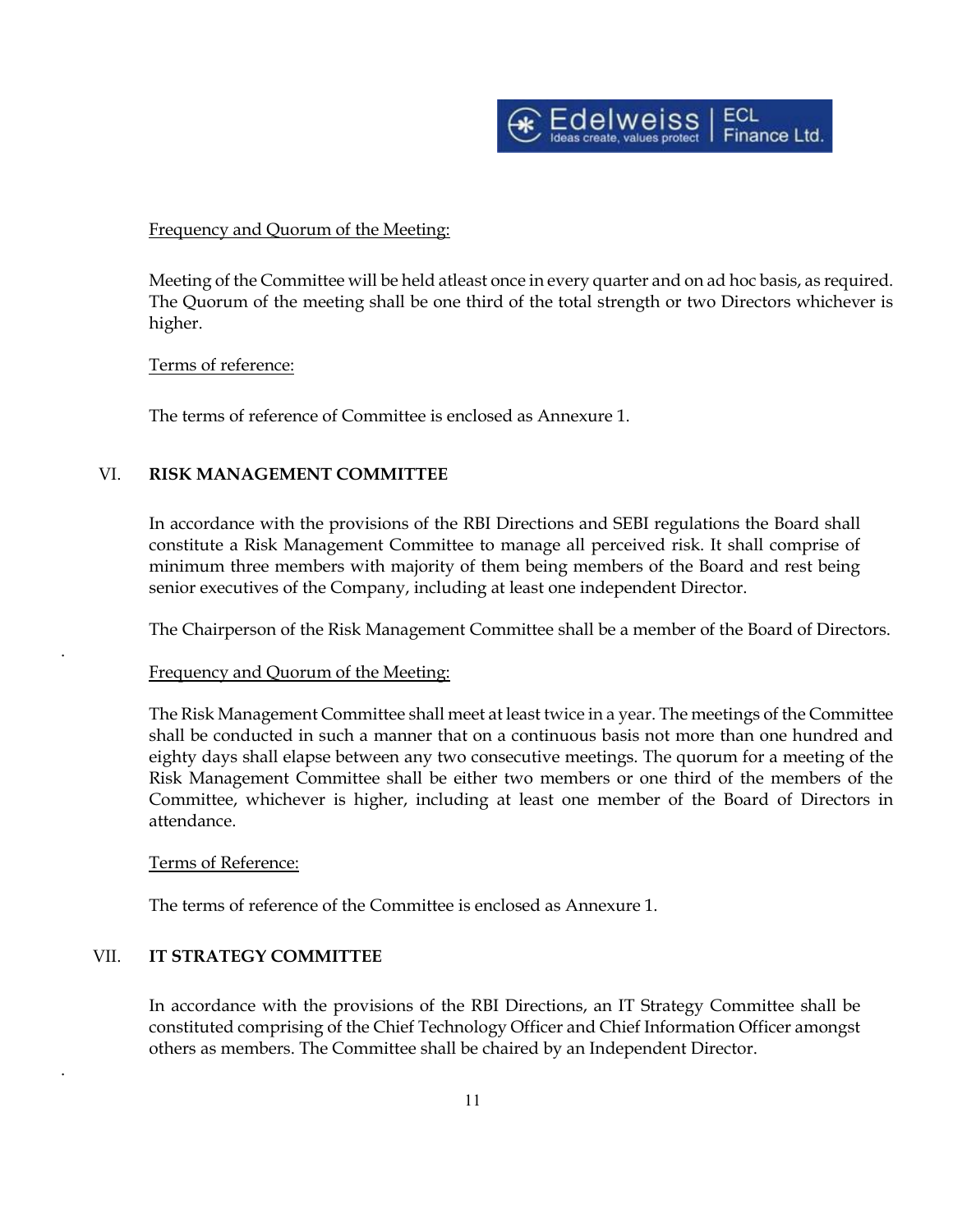

## Frequency and Quorum of the Meeting:

The IT Strategy Committee shall meet at an appropriate frequency but not more than six months should elapse between two meetings. The quorum for a meeting shall be either two members or one third of the members of the Committee, whichever is higher.

#### Terms of Reference:

The terms of reference of Committee is enclosed as Annexure 1.

## **C.EXECUTIVE COMMITTEES**

- I. Credit Committee
- II. Resource Mobilization Committee
- III. Securities Committee
- IV. Operations Committee
- V. Asset Liability Management (ALM) Working Group
- VI. Risk Working Group (RMC WG)
- VII. IT Steering Committee
- VIII. Risk based internal Audit Steering Committee
	- IX. Outsourcing Committee
- I. Credit Committee

The Credit Committee consists of Directors and Senior executives. The Credit Committee analyses the credit proposals placed before it. The Committee shall meet as and when any matter comes up for consideration of the Committee. The terms of reference of Committee is enclosed as Annexure 1.

#### II. Resource Mobilization Committee

Analyzing of various options for raising of funds by issuance of securities including debt instruments in the nature debentures/ bonds, and/or any other instrument including equity or preference shares, and to perform all activities with regard to fund raising by various methods/ means/options under the authority of Board and Shareholders. The terms of reference of Committee is enclosed as Annexure 1.

#### III. Securities Committee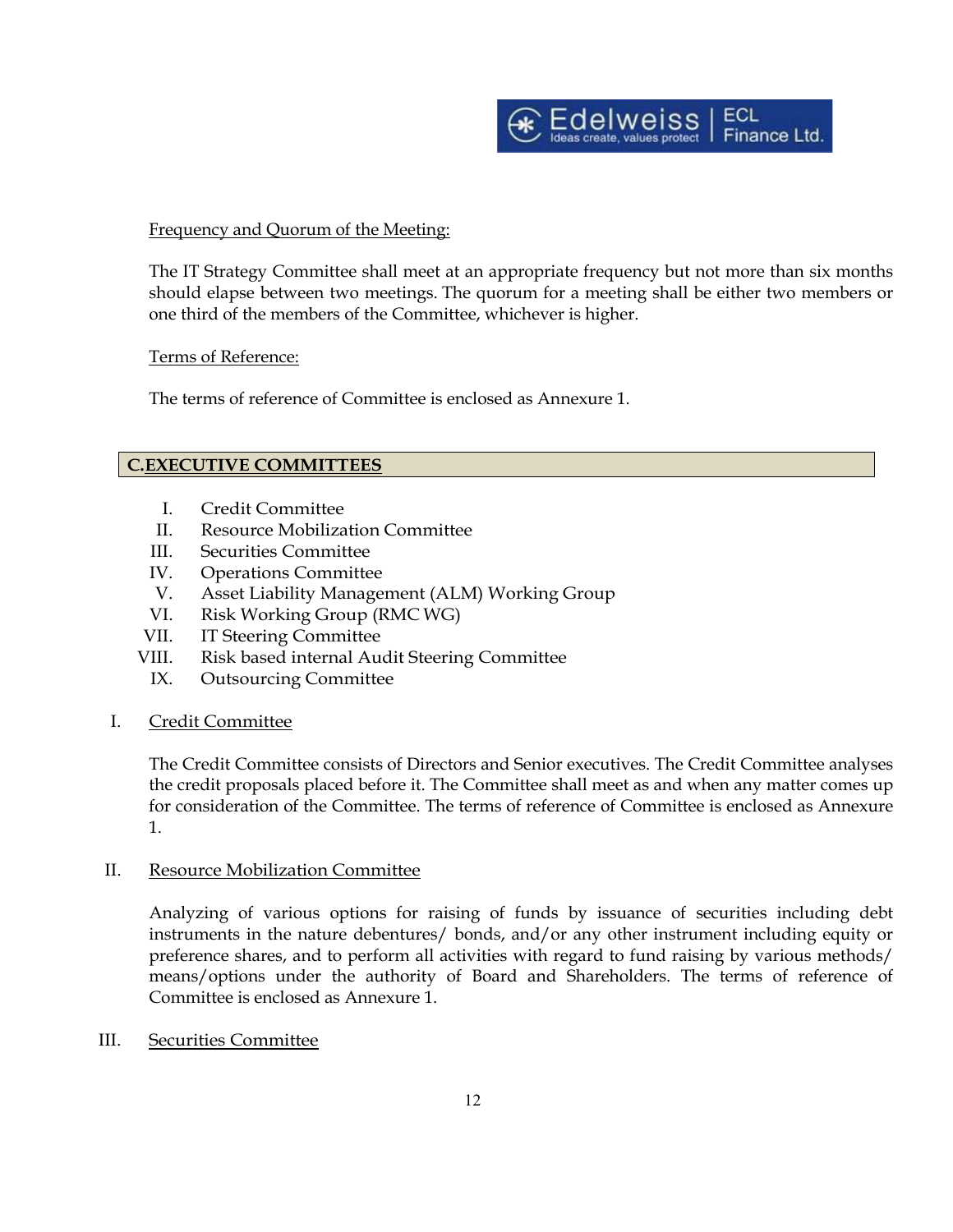

A Securities Committee shall be constituted by the Company for inter-alia deciding the terms and conditions of the securities issued, monitoring transfers of securities, issuing duplicate certificates, etc. The terms of reference of Committee is enclosed as Annexure 1.

#### IV. Operations Committee

Operations Committee shall be constituted by the Company for monitoring day to day operations of the Business. The terms of reference of the Committee is enclosed as Annexure 1.

# V. Asset Liability Management (ALM) Working Group

The ALM Working Group consisting of the operating staff shall be responsible for analysing, monitoring and reporting the liquidity risk profile to the ALCO.

#### VI. Risk Management Working Group (RMC WG)

The RMC WG, chaired by the CRO, consisting of such senior staff shall be responsible for analyzing, monitoring and reporting to RMC on various risk management related polices, processes and issues related thereto.

#### VII. **IT Steering Committee**

The Company shall establish an IT Steering Committee, consisting of business owners, the development team and other stakeholders to provide oversight and monitoring of the progress of IT project, including deliverables to be realized at each phase of the project and milestones to be reached according to the project timetable. The terms of reference of the Committee is enclosed as Annexure 1.

#### VIII. Risk based internal Audit Steering Committee

A Risk based Internal Audit Steering Committee shall be constituted for providing the Company with guidance for framing the RBIA policy and framework. The Committee will also be responsible for various other functions ancillary to the RBIA. The terms of reference of Committee is enclosed as Annexure 1.

#### IX. Outsourcing Committee

With respect to Outsourcing Risk Management, the Board shall constitute an Outsourcing Committee which will monitor the overall Outsourcing Framework. The Committee shall comprise of Managing Director/CEO-Chairman, Risk – Member Secretary, Chief Compliance Officer, Business Head and Chief Financial Officer. The terms of reference of the Committee is enclosed as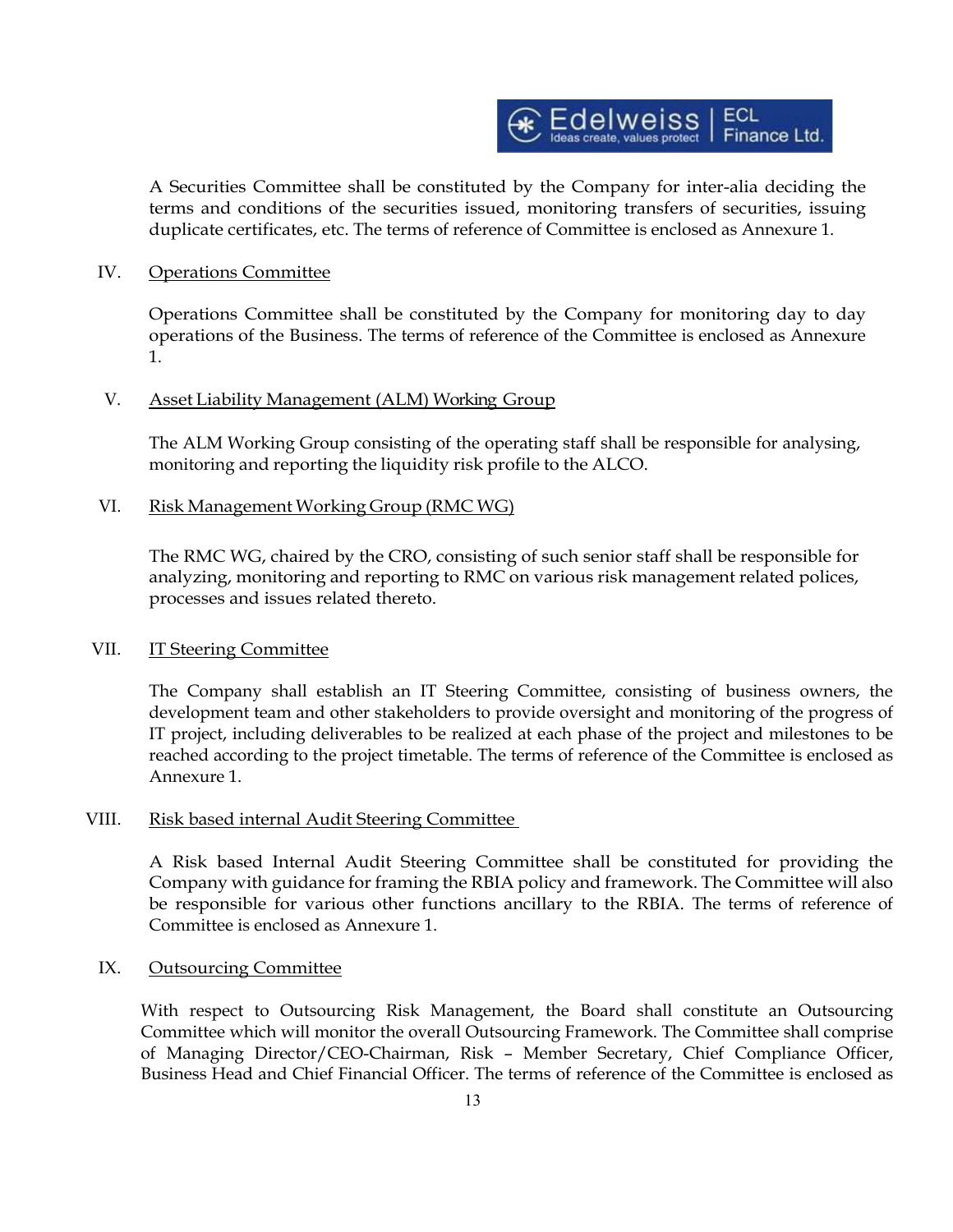

Annexure 1.

# **D. CHIEF RISK OFFICER (CRO)**

Pursuant to RBI guidelines, the Company shall appoint a CRO with clearly specified role and responsibilities.

Appointment of CRO

• The CRO shall be a senior official in the hierarchy of the Company and shall possess adequate professional qualification/ experience in the area of risk management.

• The CRO shall be appointed for a fixed tenure with the approval of the Board.

Reporting Line

• CRO shall have direct reporting lines to the MD & CEO/ Risk Management Committee (RMC) of the Board.

• In case the CRO reports to the MD & CEO, the RMC/ Board shall meet the CRO without the presence of the MD & CEO, at least on a quarterly basis.

• The CRO shall not have any reporting relationship with the business verticals of the Company and shall not be given any business targets.

• There shall not be any 'dual hatting' i.e. the CRO shall not be given any other responsibility.

Any change in incumbency of the CRO shall also be reported to the stock exchanges.

# **RESPONSIBILITIES OF SENIOR MANAGEMENT**

- 1. Act in accordance with the Articles of Association of the Company.
- 2. Act in good faith in order to promote the objects of the [Company](https://www.mca.gov.in/content/mca/global/en/acts-rules/ebooks/acts.html?act=NTk2MQ==) for the benefit of its [members](https://www.mca.gov.in/content/mca/global/en/acts-rules/ebooks/acts.html?act=NTk2MQ==) as a whole, and in the best interests of the Company, its employees, the shareholders, the community and for the protection of environment.
- 3. Exercise duties with due and reasonable care, skill and diligence and exercise independent judgment.
- 4. Not involve in a situation in which he may have a direct or indirect interest that conflicts, or possibly may conflict, with the interest of the Company.
- 5. Not achieve or attempt to achieve any undue gain or advantage either to himself or to his [relatives,](https://www.mca.gov.in/content/mca/global/en/acts-rules/ebooks/acts.html?act=NTk2MQ==) partners, or associates and if such [Director](https://www.mca.gov.in/content/mca/global/en/acts-rules/ebooks/acts.html?act=NTk2MQ==) is found guilty of making any undue gain, he shall be liable to pay an amount equal to that gain to the Company.
- 6. Not assign his office and any assignment so made shall be void.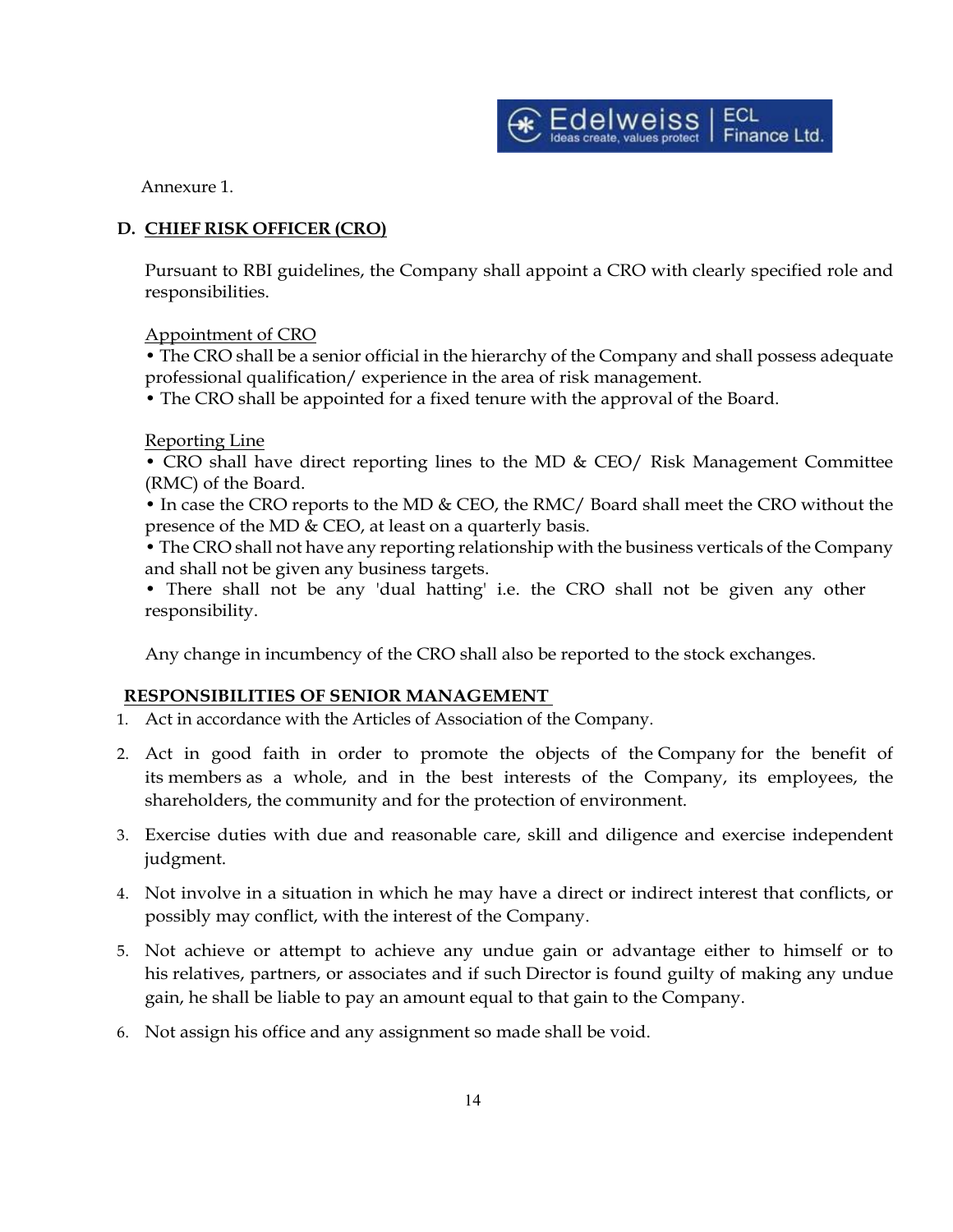- 7. Ensure that all decisions taken are in adherence to legal/regulatory requirement(s) as applicable to the business of the Company.
- 8. inform the Company of any information that may be perceived to be a violation by any employee or Director or the Company of any legal/regulatory requirement(s) as applicable to the business of the Company.
- 9. Adhere to the standards set by the Company from time to time to protect and promote the interests of shareholders and other stakeholders (including employees, customers, suppliers and creditors and the society at large).
- 10. attend all Board/Committee/General/Business Meetings, as may be necessary from time to time.
- 11. to act with highest standards of integrity, corporate governance and comply with all rules, regulations governing the Company, in letter and spirit.
- 12. Direct and control the work and resources of the Company and ensure the recruitment and retention of the required numbers and types of well-motivated, trained and developed staff to ensure that it achieves its mission and objectives.
- 13. Provide strategic advice and guidance to the chair and members of the Board, to keep them aware of developments within the industry and ensure that the appropriate policies are developed to meet the Company's mission and objectives and to comply with all relevant statutory and other regulations.
- 14. Establish and maintain effective relations with major customers, relevant government departments and agencies, local authorities, key decision-makers and other stakeholders generally, to exchange information and views and to ensure that the Company is providing the appropriate range and quality of services.
- 15. Develop and maintain research and development programmes to ensure that the Company remains at the forefront in the industry, applies the most cost-effective methods and approaches, provides leading-edge products and services and retains its competitive edge.
- 16. Prepare, gain acceptance, and monitor the implementation of the annual budget to ensure that budget targets are met, that revenue flows are maximized and that fixed costs are minimized.
- 17. Develop and maintain an effective marketing and public relations strategy to promote the products, services and image of the Company in the wider community.
- 18. Represent the Company in negotiations with customers, suppliers, government departments and other key contacts to secure for it the most effective contract terms.
- 19. Develop and maintain Total Quality Management systems throughout the Company to ensure that the best possible products and services are provided to customers.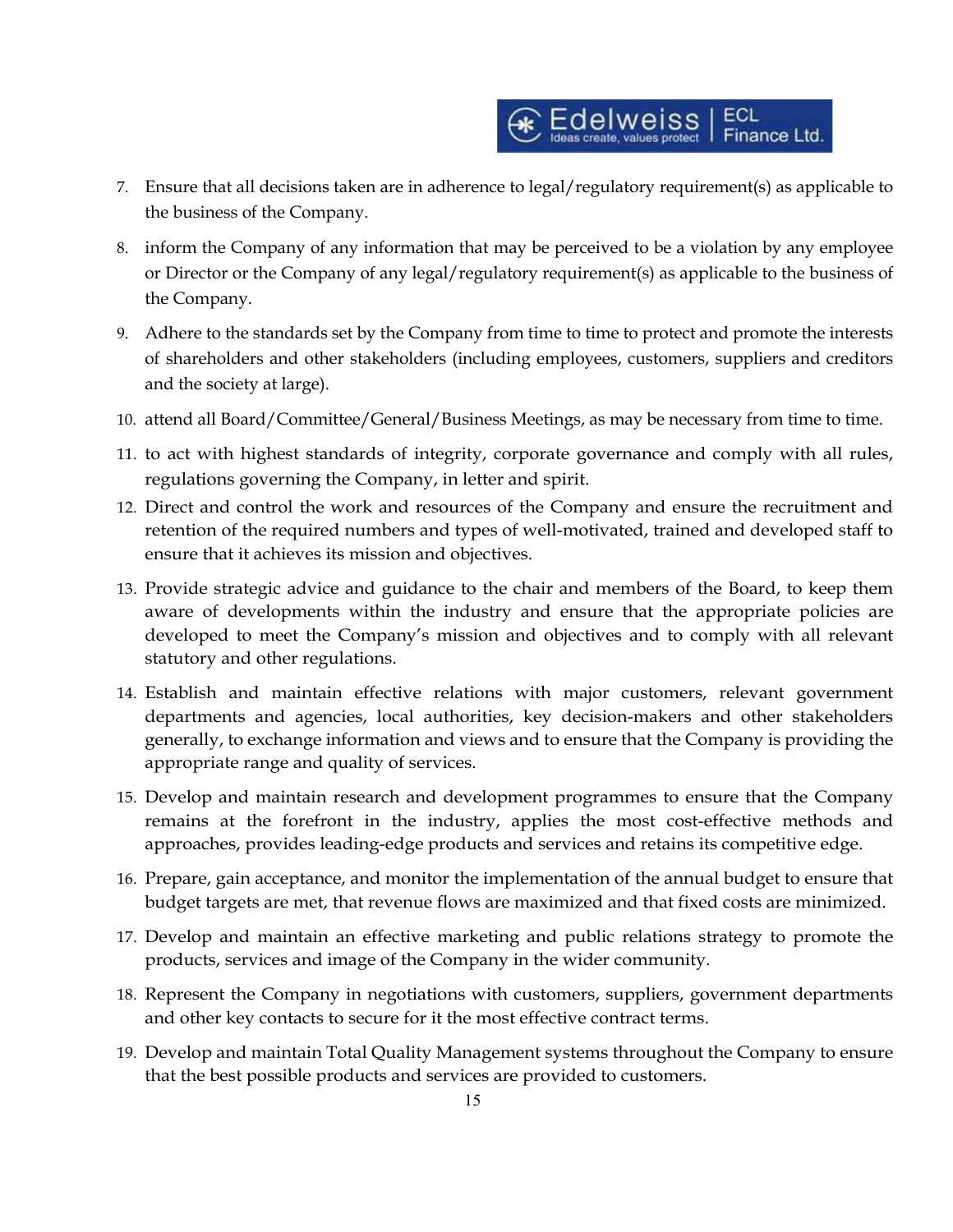

- 20. Develop, promote and direct the implementation of equal opportunities policies in all aspects of the Company's work.
- 21. Oversee the preparation of the annual report and accounts of the Company and ensure their approval by the Board.
- 22. Develop and direct the implementation of policies and procedures to ensure that the Company complies with all health and safety and other statutory regulations.
- 23. To carry out certain special tasks as delegated by the Chairperson.
- 24. To support the Chair in conducting meetings in an orderly and organized manner and to maintain healthy relationship with the Chair and other Board members.

# E. **AUDITORS**

#### **Statutory Auditors**

The Board and the Audit Committee of the Company shall be responsible for appointment of Statutory Auditors who have professional ability and are independent. Further the Company shall rotate the partner/s of the Chartered Accountant firm conducting the audit, every three years so that same partner shall not conduct audit of the Company continuously for more than a period of three years. However, the partner so rotated shall be eligible for conducting the audit of the Company after an interval of three years, if the Company, so decides. The Company shall incorporate appropriate terms in the letter of appointment of the firm of auditors and ensure its compliance. Further, as per RBI notification RBI/2021-22/25, Ref.No.DoS.CO.ARG/SEC.01/ 08.91.001/2021-22 dated April 27, 2021, which stipulates that the Statutory Audit of NBFCs with asset size above ₹15,000 crore in previous year, should be conducted under joint audit of a minimum of two audit firms.

#### **Internal Auditors**

The Board and the Audit Committee of the Company shall appoint Internal Auditors who shall perform independent and objective assessment of the internal controls, processes and procedures instituted by the Management and accordingly monitor its adequacy and effectiveness. Internal Auditor shall directly report to Audit Committee. Pursuant to RBI guidelines on Risk based Internal Audit (RBIA) dated Feb 03, 2021, the Board/Audit Committee is inter alia required to carry out the following actions:

- a. Oversee the Internal Audit Function
- b. Approve the RBIA Policy
- c. Approve the RBIA plan to determine the priorities of the Internal Audit function based on the level and direction of risk, as consistent with the entity's goals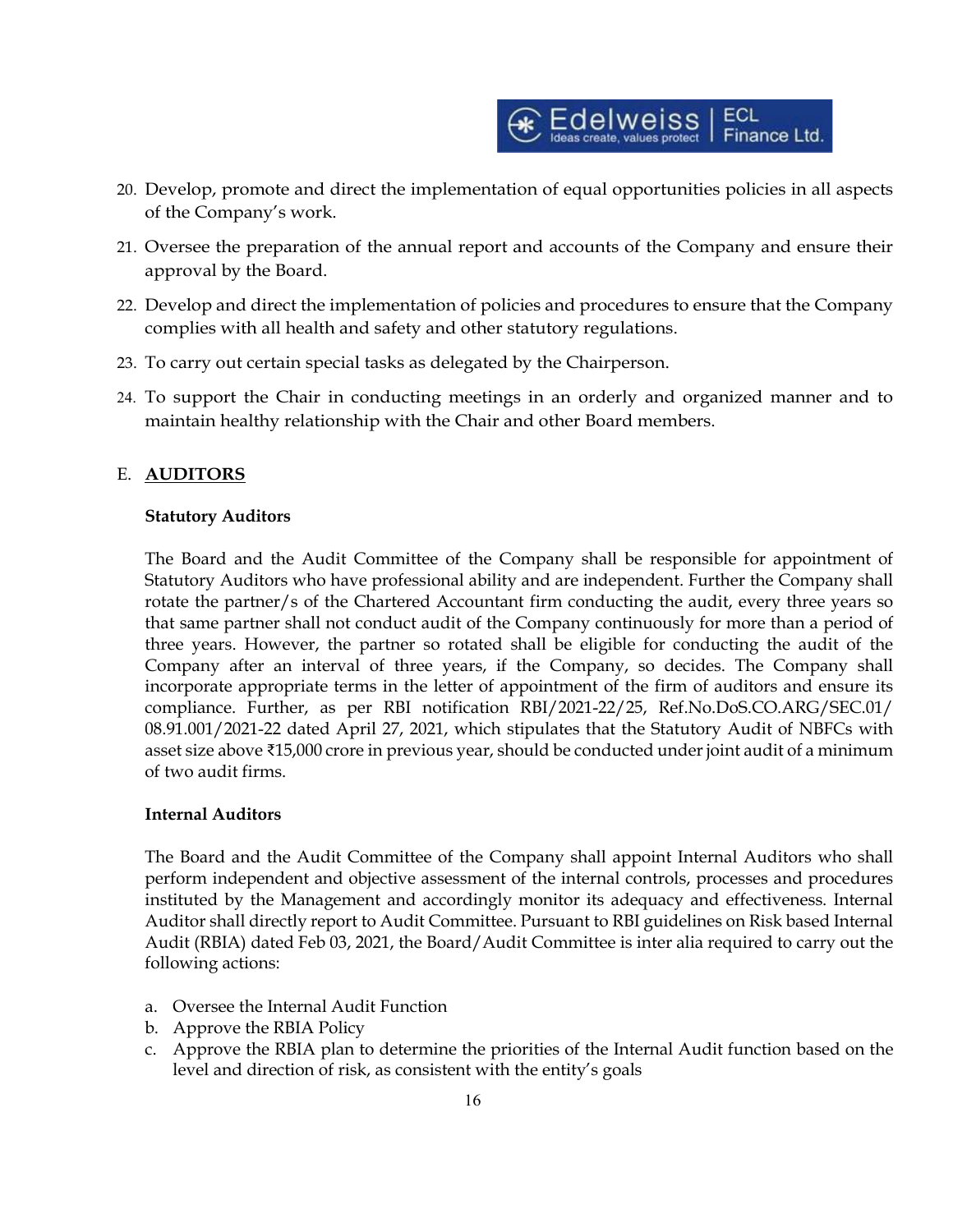

- d. Review the performance of RBIA
- e. Formulate and maintain a quality assurance and improvement program

#### **Secretarial Auditors**

The Board and Audit Committee shall appoint an independent Company Secretary in practice, in accordance with the provision of the Act to conduct a secretarial audit of the Company for every financial year. The Secretarial Auditor shall provide its report in the form and manner prescribed under the Act. The Secretarial Audit report shall be placed before the Board for its noting and records and the same be annexed to the Board's Report which shall be circulated to the members of the Company in accordance with the Act.

#### **F. Policies**

The Company, in line with the requirement of the Companies Act, 2013, the guidelines issued by the Reserve Bank of India and others acts, rules, and regulations applicable to the Company shall frame and adopt codes and policies which shall form part and parcel of the overall corporate governance framework of the Company. These policies shall be reviewed and updated at regular intervals based on the statutory requirement or on modification or amendments of various acts, rules, regulations, statues applicable to the Company. An indicative list of such policies is as under:

- a) Board evaluation policy
- b) Remuneration policy
- c) Corporate Social Responsibility Policy
- d) Policy on material Related Party Transactions
- e) Fair practices code
- f) Vigil Mechanism/whistle blower Policy
- g) Policy on determining material subsidiary
- h) Fit and proper Policy
- i) Corporate Governance Code
- j) Compensation Policy
- k) Succession Policy.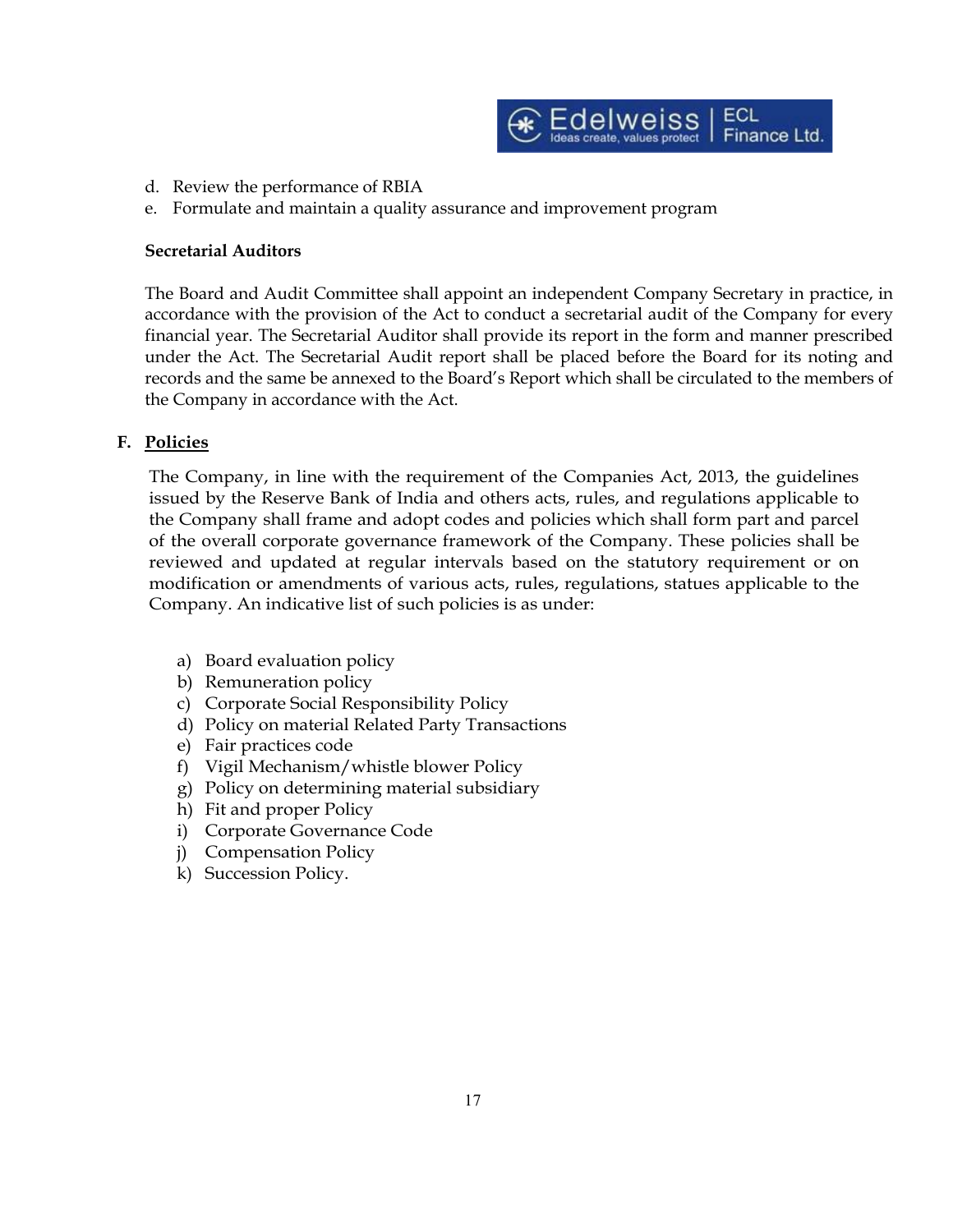# **I. Audit Committee:**

## **Composition**

Mr. P. N. Venkatachalam (Chairman) Mr. Biswamohan Mahapatra Ms. Anita George Mr. Kunnasagaran Chinniah

- 1. oversight of financial reporting process and disclosure of financial information of the Company to ensure that the financial statement is correct, sufficient and creditable;
- 2. recommendation for the appointment, removal, remuneration and terms of appointment of Statutory Auditors and Internal Auditors of the Company;
- 3. approval of payment to Statutory Auditors for any other services rendered by them;
- 4. reviewing with the management, the Annual Financial Statements and Auditor's Report thereon before submission to the Board for approval with particular reference to:
	- a. Matters required to be included in the director's responsibility statement to be included in the Board's Report in terms of clause (c) of sub-section (3) of Section 134 of the Companies Act, 2013;
	- b. Changes, if any, in accounting policies and practices and reasons for the same;
	- c. Major accounting entries involving estimates based on the exercise of judgment by management;
	- d. Significant adjustments made in the financial statements arising out of audit findings;
	- e. compliance with listing and other legal requirements relating to financial statements;
	- f. disclosure of any related party transactions;
	- g. modified opinion (s) in the draft audit report;
- 5. reviewing, with the management, the quarterly financial statements before submission to the board for approval;
- 6. review and monitor the auditor's independence and performance, and effectiveness of audit process;
- 7. reviewing, with management, performance of Statutory and Internal Auditors  $\&$ adequacy of the internal control systems;
- 8. Review the Management discussion and analysis of financial condition and results of operations;
- 9. Consider and take on record the periodic statement/report of Related Party Transactions;
- 10. grant omnibus approval for Related Party Transactions including any subsequent modifications from time to time;
- 11. approval or any subsequent modification of transactions of the company with related parties
- 12. scrutiny of inter-corporate loans and investments;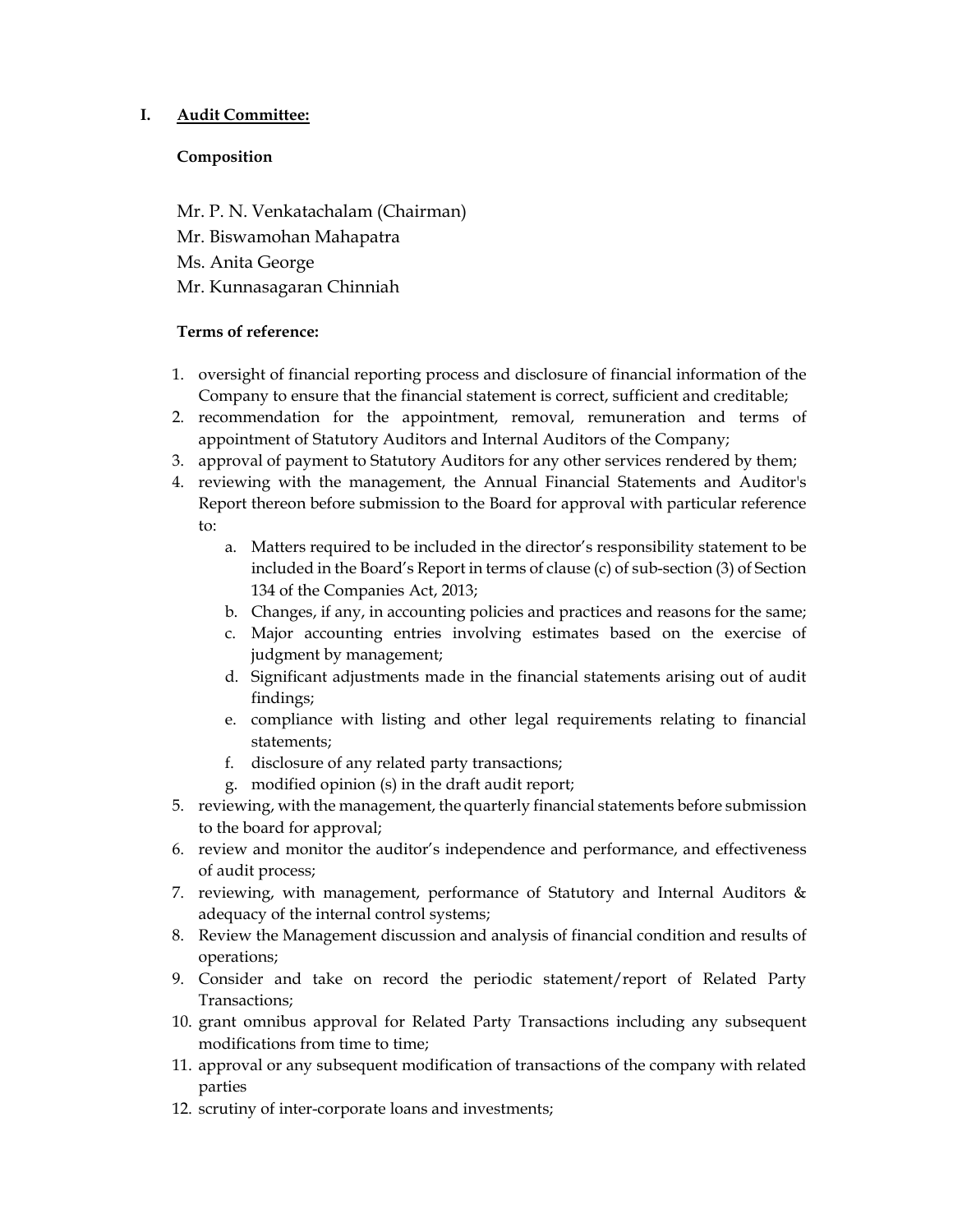- 13. valuation of undertakings or assets of the company, wherever it is necessary;
- 14. Review Management letters / letters of internal control weaknesses issued by the Statutory Auditors as well as Internal Audit reports relating to internal control weaknesses
- 15. evaluation of internal financial controls and risk management systems;
- 16. reviewing, with the management, the statement of uses / application of funds raised through an issue (public issue, rights issue, preferential issue, private placement etc.), the statement of funds utilized for purposes other than those stated in the offer document / prospectus / notice and the report submitted by the monitoring agency monitoring the utilisation of proceeds of a public or rights issue including Quarterly statement of deviation(s) submitted to stock exchange(s) and annual statement of funds utilized for purposes other than those stated in the offer document/prospectus/notice in terms of Regulation 32(7) and making appropriate recommendations to the board to take up steps in this matter ;
- 17. Reviewing the adequacy of Internal Audit function, if any, including the structure of the internal audit department, staffing and seniority of the official heading the department, reporting structure coverage and frequency of internal audit;
- 18. discussion with Internal Auditors of any significant findings and follow up there on;
- 19. reviewing the findings of any internal investigations by the Internal Auditors into matters where there is suspected fraud or irregularity or a failure of internal control systems of a material nature and reporting the matter to the Board;
- 20. discussion with Statutory Auditors before the audit commences, about the nature and scope of audit as well as post-audit discussion to ascertain any area of concern;
- 21. to look into the reasons for substantial defaults in the payment to the depositors, debenture holders, shareholders (in case of non-payment of declared dividends) and creditors;
- 22. reviewing the functioning of the whistle blower/vigil mechanism;
- 23. approval of appointment of chief financial officer after assessing the qualifications, experience and background, etc. of the candidate;
- 24. reviewing the utilization of loans and/ or advances from/investment by the holding company in the subsidiary exceeding rupees 100 crore or 10% of the asset size of the Subsidiary, whichever is lower including existing loans / advances / investments existing as on the date of coming into force of this provision.
- 25. consider and comment on rationale, cost-benefits and impact of schemes involving merger, demerger, amalgamation etc., on the listed entity and its shareholders
- 26. To monitor fraud;
- 27. Oversee implementation of regulatory policies including Anti Money Laundering and KYC (Know your Customer) Policies;
- 28. Ensure that an Information System Audit of the internal systems and processes is conducted at least once in two years to assess operational risks faced by the NBFCs;
- 29. carrying out any other function as is mentioned in the terms of reference of the Audit Committee
- 30. Investigate into any matter in relation to the items specified in the relevant section of The Companies Act, 2013 or referred to it by the Board and for this purpose the Committee shall have full access to information contained in the records of the company and external professional advice, if necessary;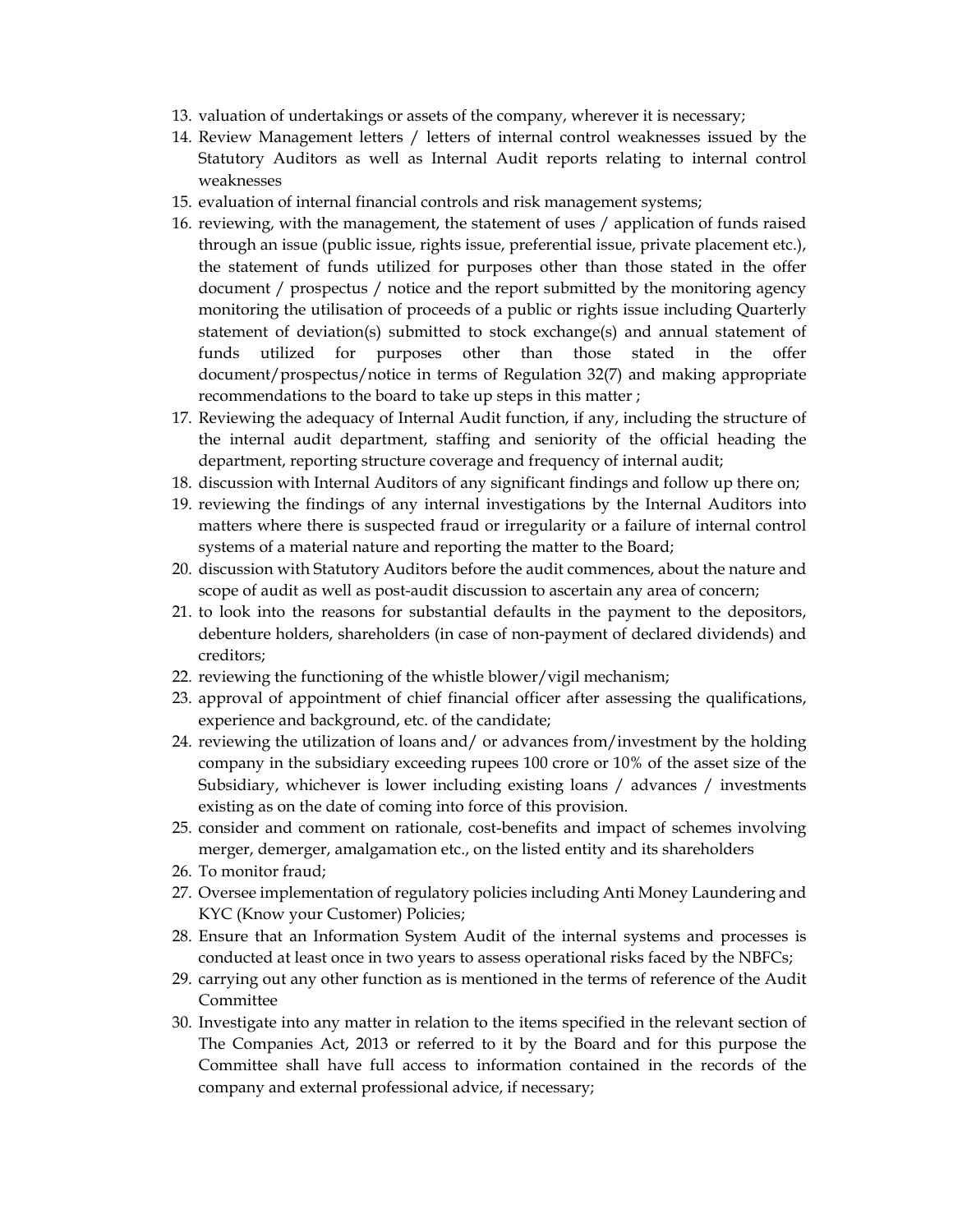- 31. review and approve such activities as may be stipulated under various statutes /laws/regulations including amendments thereof from time to time, to be performed by the Committee;
- 32. any other terms of reference as may be specified by the Board from time to time."

## **II. Nomination and Remuneration Committee**

## **Composition**

Mr. Biswamohan Mahapatra (Chairman) Mr. P. N. Venkatachalam Ms. Vidya Shah Mr. Kunnasagaran Chinniah

- 1. formulation of the criteria for determining qualifications, positive attributes and independence of a director and recommend to the Board of Directors a policy relating to, the remuneration of the Directors, Key Managerial Personnel and other employees
- 2. annually review the structure, size and composition (including the skills, knowledge, experience and diversity) of the Board and make recommendations to the Board with regard to any changes;
- 3. formulation of criteria for evaluation of performance of independent directors and the Board of Directors and whether to extend or continue the term of appointment of the independent director, on the basis of the report of performance evaluation of independent director;
- 4. specify manner for effective evaluation of performance of the Board, its Committees and individual Directors and review its implementation and Compliance;
- 5. identify the persons who are qualified to become directors and who may be appointed in senior management in accordance with the criteria laid down, explore their interest and availability for board / senior management service, recommend to the Board their appointment and removal as and when need arise;
- 6. to ensure 'fit and proper' status and credentials of proposed /existing Directors;
- 7. formulate the criteria for determining the qualifications, positive attributes etc. and independence of a Director;
- 8. To evaluate the balance of skills, knowledge and experience on the Board and on the basis of such evaluation, prepare a description of the role and capabilities required of an independent director
- 9. annually review and recommend the salary, bonus, equity option plan other compensation to the Key Employees (as defined in Shareholders Agreement dated March 5, 2019 executed by and amongst the Company, its Members and CDPQ Private Equity Asia Pte. Ltd.), as well as the quantitative & qualitative objectives for the relevant Financial Year and the Key Performance Indicators (KPI) structure associated with the award of any incentives;
- 10. make recommendations to the Board regarding: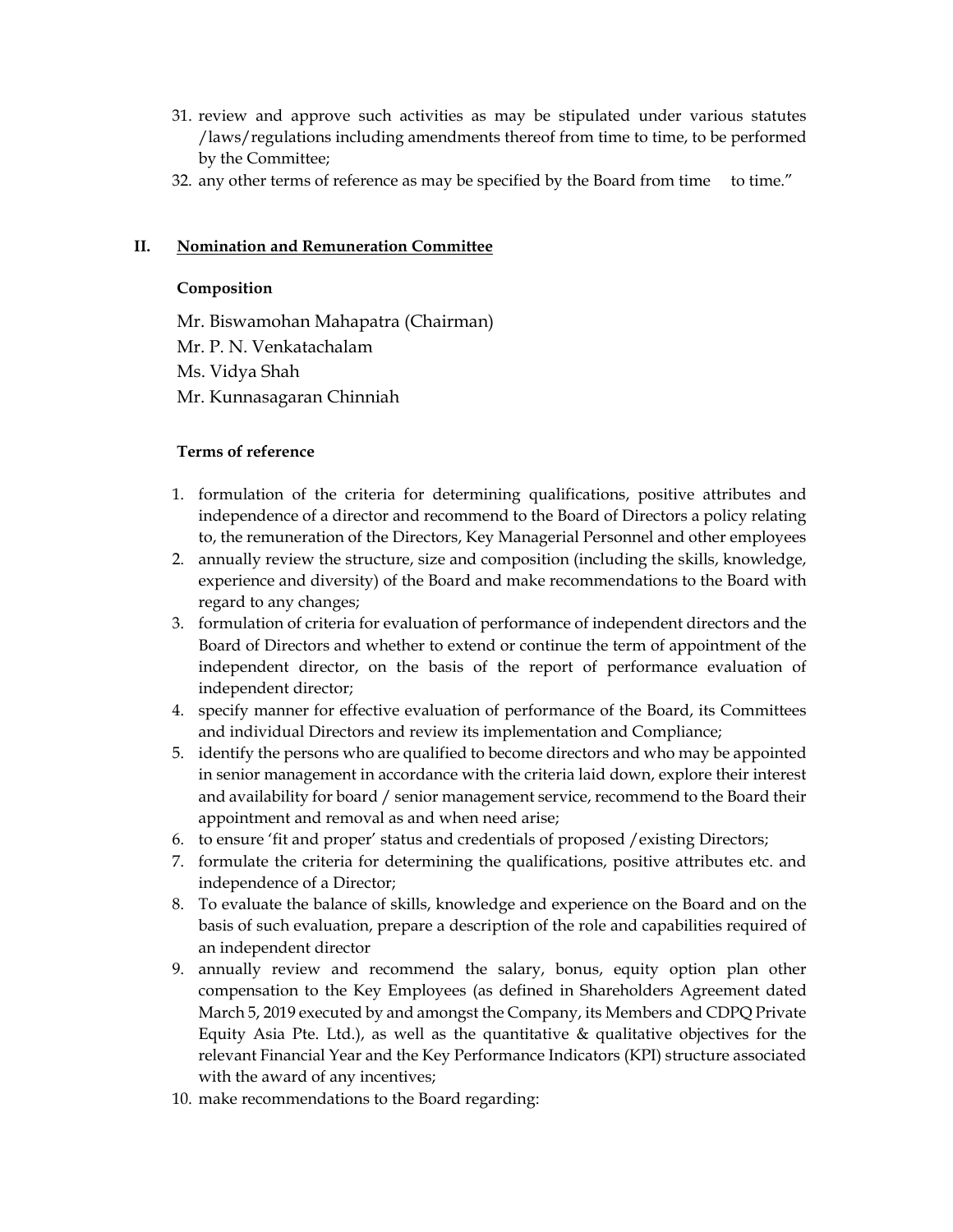- a. policy relating to the remuneration for the Directors, Key Employees and other employees
- b. plans for succession for both executive and non-executive Directors, as well as Key Employees
- 11. review the performance of Key Employees in case of significant underperformance by the Company w.r.t. expected profitability, net worth, quality of assets, etc. and review the reasons for such under performance and evaluate the performance of Key Employees. The Committee shall recommend to the Board to take appropriate steps including revision of the remuneration / compensation of the relevant Key Employee or any other action as it may deem fit.
- 12. The Committee shall report to the Board on its proceedings after each meeting on all matters within its responsibilities.
- 13. The Committee is authorized by the Board to obtain, at the Company's expense, outside legal or other professional advice on any matters within its terms of reference
- 14. recommend to the board, all remuneration, in whatever form, payable to senior management.
- 15. to review and approve such activities as may be stipulated under various statutes /laws/regulations including amendments thereof from time to time, to be performed by the Committee; and
- 16. such other functions as may be prescribed from time to time."

## **III. Corporate Social Responsibility Committee**

#### **Composition**

Mr. P. N. Venkatachalam Mr. S. Ranganathan Mr. Kunnasagaran Chinniah

- 1. formulate and recommend to the Board, an annual action plan in pursuance of its CSR Policy, which shall include the following, namely:
	- i. the list of CSR projects or programmes that are approved to be undertaken in areas or subjects specified in Schedule VII of the Act;
	- ii. the manner of execution of such projects or programmes;
	- iii. the modalities of utilisation of funds and implementation schedules for the projects or programmes;
	- iv. monitoring and reporting mechanism for the projects or programmes; and
	- v. details of need and impact assessment, if any, for the projects undertaken by the Company.
- 2. recommend to the Board, alteration of such plan at any time during the financial year, based on the reasonable justification to that effect;
- 3. recommend the amount of expenditure to be incurred on the CSR activities;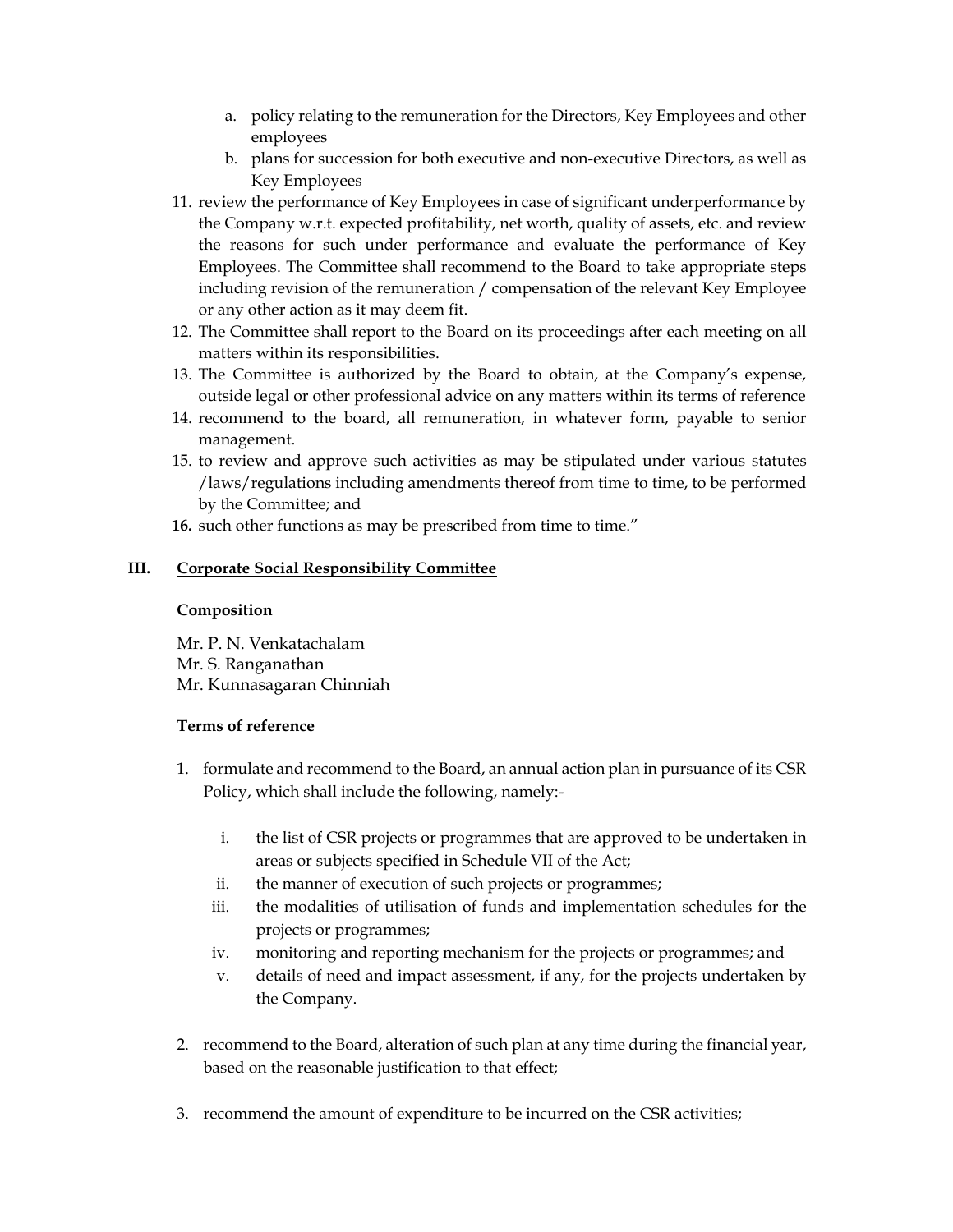- 4. monitor the CSR Policy of the Company from time to time; and
- 5. review and approve such activities as may be stipulated under various statutes /laws/regulations including amendments thereof from time to time, to be performed by the Committee.

## **IV. Stakeholders Relationship Committee**

## **Composition**

Mr. P. N. Venkatachalam Ms. Vidya Shah - Chairperson wef Oct 27, 2021 Mr. S Ranganathan

## **Terms of reference**

- 1. Consider and resolving the grievances of the security holders and customers, including complaints related to transfer/transmission of securities including review of cases for refusal of transfer/transmission of securities, non-receipt of annual report, non-receipt of declared dividends, issue of new/duplicate certificates, general meetings etc.
- 2. Review of measures taken for effective exercise of voting rights by shareholders.
- 3. Review of adherence to the service standards adopted by the Company in respect of various services being rendered by the Registrar & Share Transfer Agent.
- 4. Review of the various measures and initiatives taken by the listed entity for reducing the quantum of unclaimed dividends and ensuring timely receipt of dividend warrants/annual reports/statutory notices by the shareholders of the company.
- 5. Redressing of shareholders and investor complaints, transfer of Equity Shares and issue of duplicate/split/consolidated share certificates, non-receipt of balance sheet, etc.;
- 6. Monitoring transfers, transmissions, dematerialization, re-materialization, splitting and consolidation of Equity Shares and other securities issued by the Company, including review of cases for refusal of transfer/transmission of securities;
- 7. Reference to statutory and regulatory authorities regarding investor grievances and customer complaints;
- 8. Ensure proper and timely attendance and redressal of investor queries and grievances and customer complaints;
- 9. To do all such acts, things or deeds as may be necessary or incidental to the exercise of the above powers; and
- 10. to review and approve such activities as may be stipulated under various statutes /laws/regulations including amendments thereof from time to time, to be performed by the Committee."

# **V. Asset Liability Committee Meeting**

# **Composition**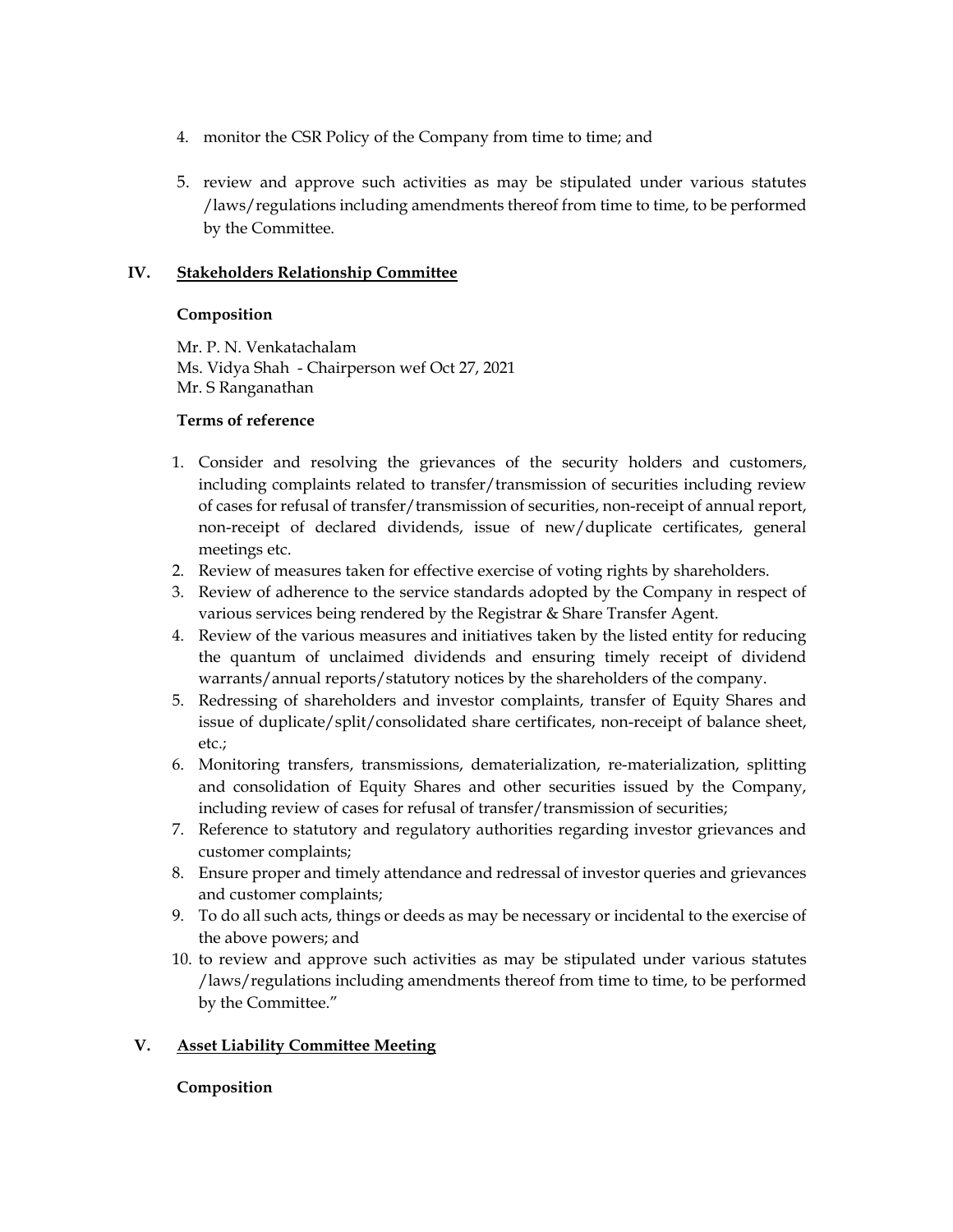Mr. S. Ranganathan - Chairperson Mr. Deepak Mittal Ms. Shilpa Gattani Mr. Phanindranath Kakarla Ms. Anita George

- 1. Review of macro-economic scenario, impact of industry and regulatory changes monitoring the asset liability gap.
- 2. Strategizing action to mitigate liquidity and other risks associated with the asset liability gap. Review and suggest corrective actions on liquidity mismatch, negative gaps and interest rate sensitivities. Formulate a contingency funding plan (CFP) for responding to severe disruptions and develop alternate strategies as deemed appropriate, which take into account changes in:
	- a. Interest rate levels and trends
	- b. Loan products and related markets
	- c. Monetary and fiscal policy
- 3. Articulating and monitoring liquidity risk tolerance that is appropriate for its business strategy and its role in the financial system, and verifying adherence to various risk parameters and prudential limits.
- 4. Implementation of liquidity risk management strategy of the Company and reviewing the risk monitoring system.
- 5. Ensure that credit exposure to any one group does not exceed the internally set limits as well as statutory limits set by RBI.
- 6. Decide the strategy on the source, tenor and mix of assets & liabilities, in line with its business plans, taking into account the future direction of interest rates. Establish a funding strategy that provides effective diversification in the sources and tenor of funding. Consider product pricing for advances, desired maturity profile and mix of the incremental assets and liabilities, prevailing interest rates offered by peer NBFCs for similar services/products, etc. Discuss and report on the impact of major funding shifts and changes in overall investment and lending strategies.
- 7. Endeavour to develop a process to quantify liquidity costs, benefits  $\&$  risk in the internal product pricing.
- 8. Review behavioural assumptions and validate models for study of assets & liabilities in preparation of Liquidity and Interest Rate Sensitivity Statements and ALM analysis.
- 9. Review stress test scenarios including the assumptions and results.
- 10. Review and approve the capital allocation methodology.
- 11. Analyse and deliberate at meetings, issues involving interest rate and liquidity risk, including capital allocation, liquidity cost, off balance sheet exposures, contingent liabilities, management of collateral position and intra-group transfers.
- 12. Review the results of and progress in implementation of the decisions made in the previous meetings. Report the minutes of its meeting to the Board of Directors on quarterly basis.
- 13. Formulate ALM policy for the Company;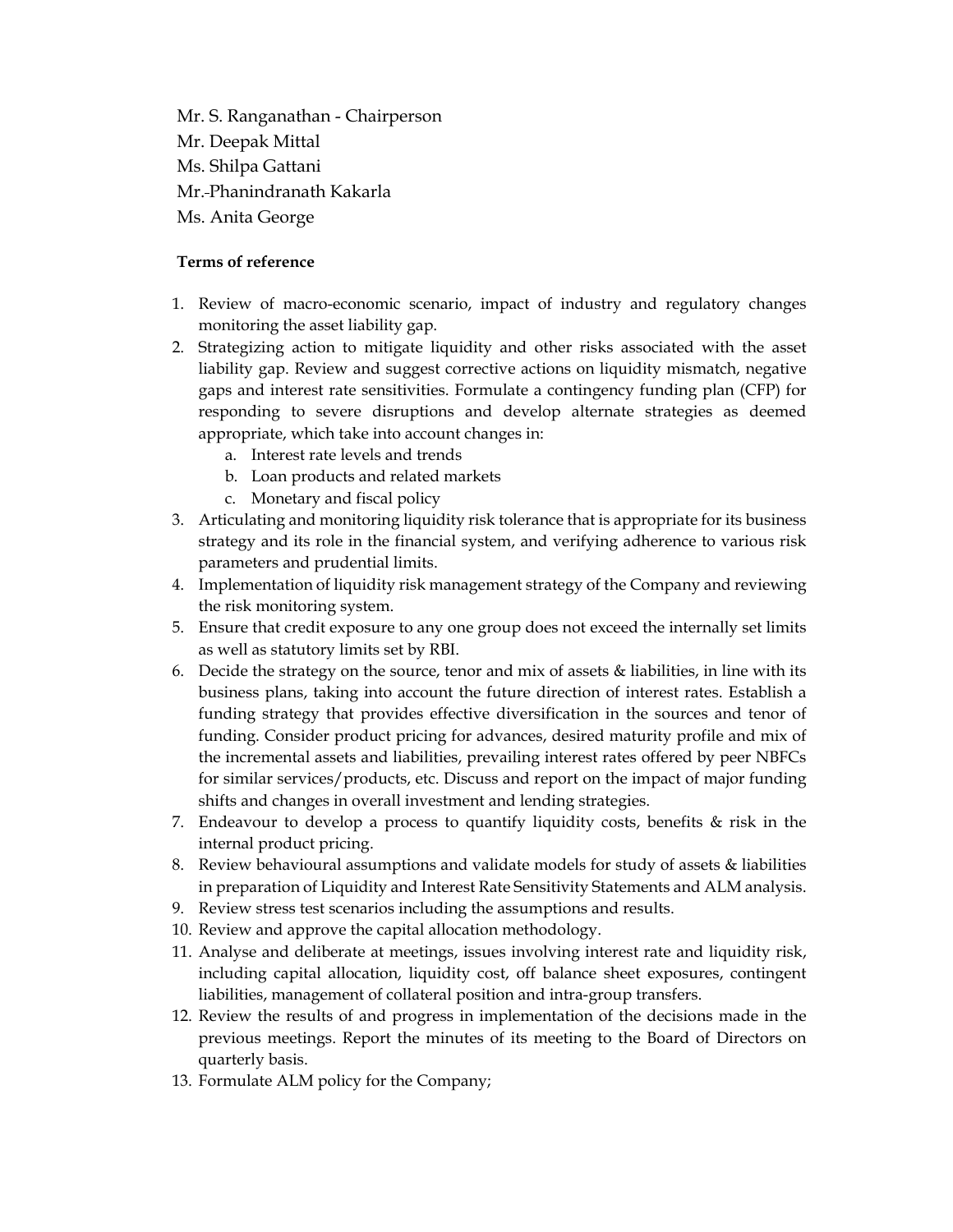- 14. In respect of liquidity risk oversight would include, inter alia, decision on desired maturity profile and mix of incremental assets and liabilities, sale of assets as a source of funding, the structure, responsibilities and controls for managing liquidity risk, and overseeing the liquidity positions of the Company;
- 15. Should ensure that an independent party regularly reviews and evaluates the various components of the Company liquidity risk management process."

## **VI. Risk Management Committee:**

#### **Composition**

Mr. Kunnasagaran Chinniah Mr. Biswamohan Mahapatra Mr. P. N. Venaktachalam Mr. Deepak Mittal Mr. S. Ranganathan

- 1. Identifying, measuring and monitoring the various risks faced by the Company;
- 2. To formulate a detailed risk management policy which shall include :
	- a. A framework for identification of internal and external risks specifically faced by the Company, in particular including financial, operational, sectoral, sustainability (particularly, environmental, social and governance-related [ESG] related risks), information, cyber security risks or any other risk as may be determined by the Committee;
	- b. Measure for risk mitigation including systems and processes for internal control of identified risks.
	- c. Business continuity plan.
- 3. To ensure that appropriate methodology, processes and systems are in place to monitor and evaluate risks associated with the business of the Company;
- 4. To monitor and oversee implementation of the risk management policy, including evaluating the adequacy of risk management systems;
- 5. To periodically review the risk management policy, at least once in two years, including by considering the changing industry dynamics and evolving complexity;
- 6. To keep the board of directors informed about the nature and content of its discussions, recommendations and actions to be taken
- 7. The appointment, removal and terms of remuneration of the Chief Risk Officer (if any) shall be subject to review by the Risk Management Committee.
- 2. Mitigating various risks associated with functioning of the Company through Integrated Risk Management Systems, Strategies and Mechanisms;
- 1. To deal with issues relating to credit policies and procedure and manage the credit risk, operational risk, management of policies and process;
- 2. To assist in developing the Policies and verifying the Models that are used for risk measurement to have oversight over implementation of risk and related policies;
- 3. Promoting an enterprise risk management competence throughout the organisation, including facilitating development of IT-related enterprise risk management expertise;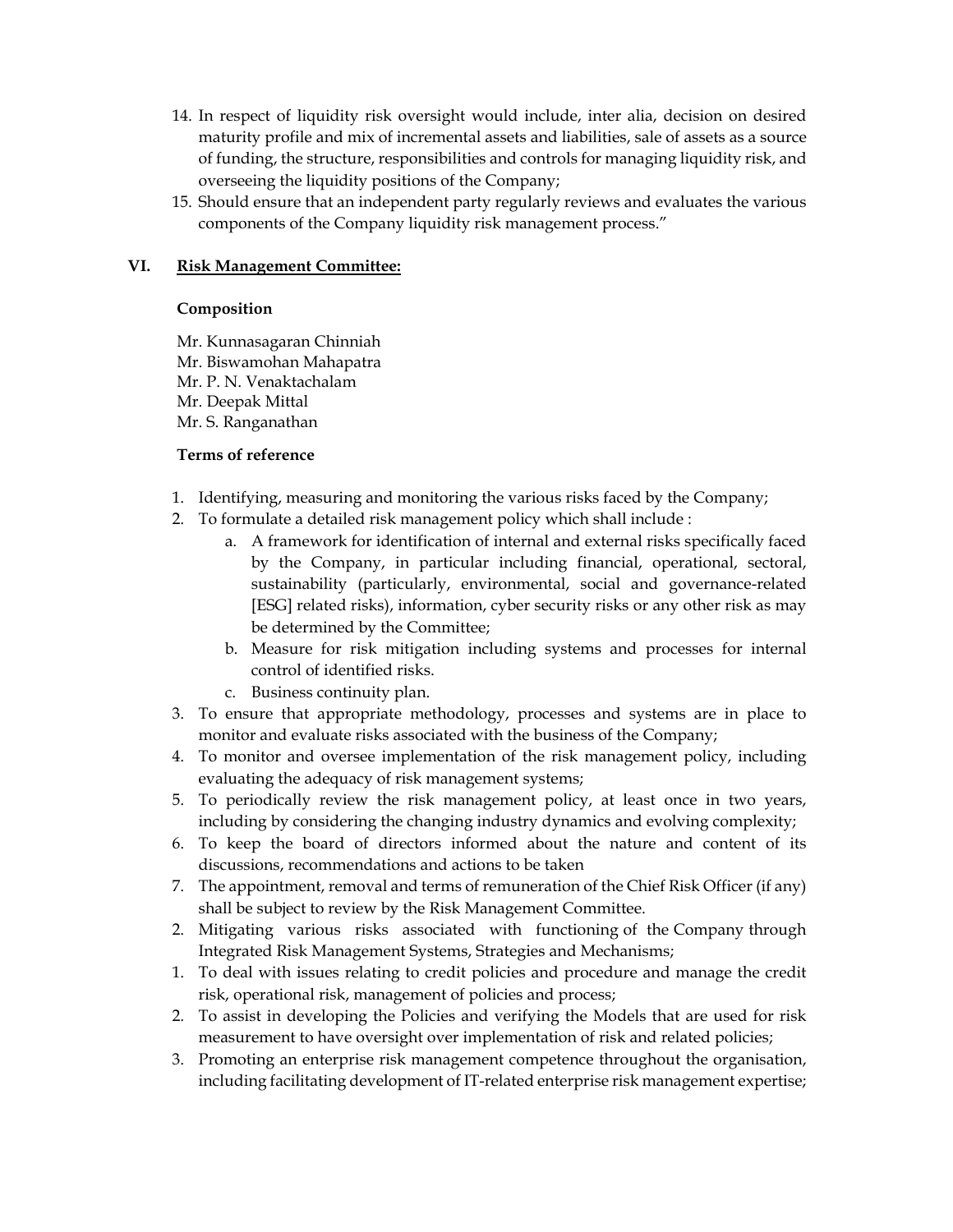- 4. Establishing a common risk management language that includes measures around likelihood and impact and risk categories;
- 5. To evaluate the effectiveness in the made in placing a progressive risk management system and strategy followed by the Company;
- 6. to evaluate the overall risks faced by the Company including liquidity risk and report to the Board; and
- 7. Evaluating the risks and materiality of all existing and prospective outsourcing activities."

# **VII. IT Strategy Committee**

#### **Composition**

Mr. Biswamohan Mahapatra - Chairperson Mr. Deepak Mittal Mr. S. Ranganathan Mr. Phanindranath Kakarla Mr. Smit Shah Mr. Srijit Ramakrishnan (CIO&CTO)

- 1. Approving IT strategy and policy documents, within the framework approved by the Board, and ensuring that the management has put an effective strategic planning process in place.
- 2. Ascertaining that management has implemented processes and practices that ensure that the IT delivers value to the business
- 3. Ensuring IT investments represent a balance of risks and benefits and that budgets are acceptable.
- 4. Monitoring the method that management uses to determine the IT resources needed to achieve strategic goals and provide high-level direction for sourcing and use of IT resources.
- 5. Ensuring proper balance of IT investments for sustaining EHFL's growth and becoming aware about exposure towards IT risks and controls.
- 6. The Role of IT Strategy committee in respect of outsourced operations
	- a. Instituting an appropriate governance mechanism for outsourced processes, comprising of risk based policies and procedures, to effectively identify, measure, monitor and control risks associated with outsourcing in an end to end manner
	- b. Defining approval authorities for outsourcing depending on nature of risks and materiality of outsourcing;
	- c. Developing sound and responsive outsourcing risk management policies and procedures commensurate with the nature, scope, and complexity of outsourcing arrangements;
	- d. Undertaking a periodic review of outsourcing strategies and all existing material outsourcing arrangements;
	- e. Evaluating the risks and materiality of all prospective outsourcing based on the framework developed by the Board;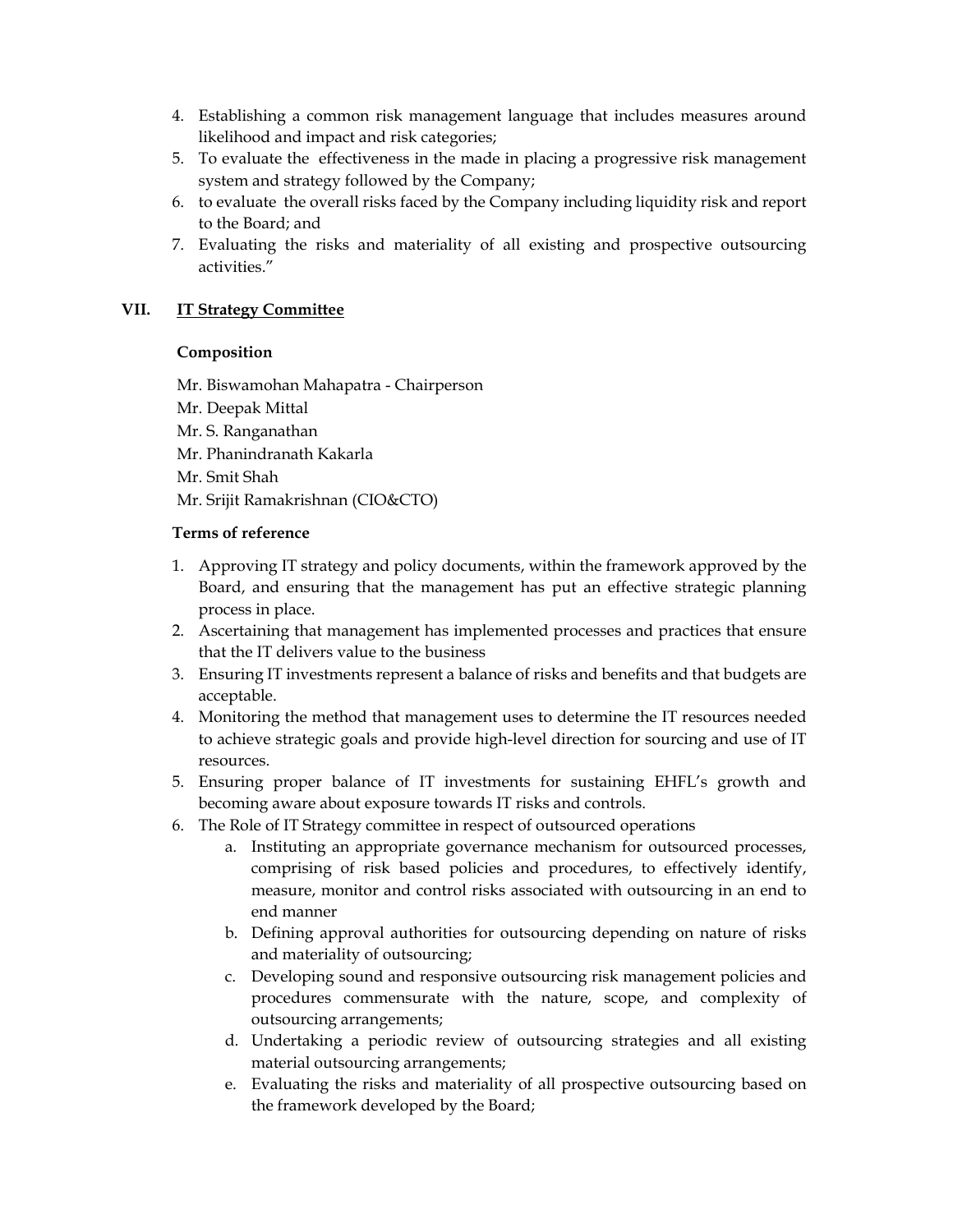- f. Periodically reviewing the effectiveness of policies and procedures;
- g. Communicating significant risks in outsourcing to the Board on a periodic basis.
- h. Ensuring an independent review and audit in accordance with approved policies and procedures;
- i. Ensuring that contingency plans have been developed and tested adequately;
- j. Ensuring business continuity preparedness is not adversely compromised because outsourcing.
- 7. Review the functioning of IT Steering Committee
- **8.** The committee should appraise/report to the Board periodically and also report on particular matters to Audit Committee or Risk Committee, as required.

## **VIII. Credit Committee**

#### **Composition - Credit Committee 1**

Mr. Phanindranath Kakarla Mr. Manoj Agarwal Mr. Braj Chandak

#### **Composition - Credit Committee 2**

Mr. Kulbir Singh Rana

Mr. Phanindranath Kakarla

Ms. Shilpa Gattani

Mr. Smit Shah

- 1. To approve all lending transactions in accordance with the annexed Delegation of Power matrix as stipulated from time to time;
- 2. To approve credit/lending limits and deviation matrix, various internal guidelines, policies and processes;
- 3. To approve any other lending transactions subject to regulatory limits as prescribed from time to time;
- 4. To approve purchase, sale, transfer of financial assets to/from Asset Reconstruction Company, Securitization Company, other Non-Banking Financial Companies, Banks, Financial Institutions etc.
- 5. To invest/disinvest the surplus funds of the Company from time to time in quoted  $\&$ unquoted shares(including investments in primary market), stock, securities, bonds, debentures, mutual funds, debt instruments, fixed deposits, security receipts, Alternative Investment Funds/Venture Capital Funds and other instruments as specified in the Investment policy from time to time;
- 6. To invest/disinvest the funds of the Company under various financial products, for such period and on such terms and conditions, as they may deem fit and proper;
- 7. To give on behalf of any body-corporate, any guarantee, or provide security in connection with a loan made by any other person to, or to any other person by any body corporate;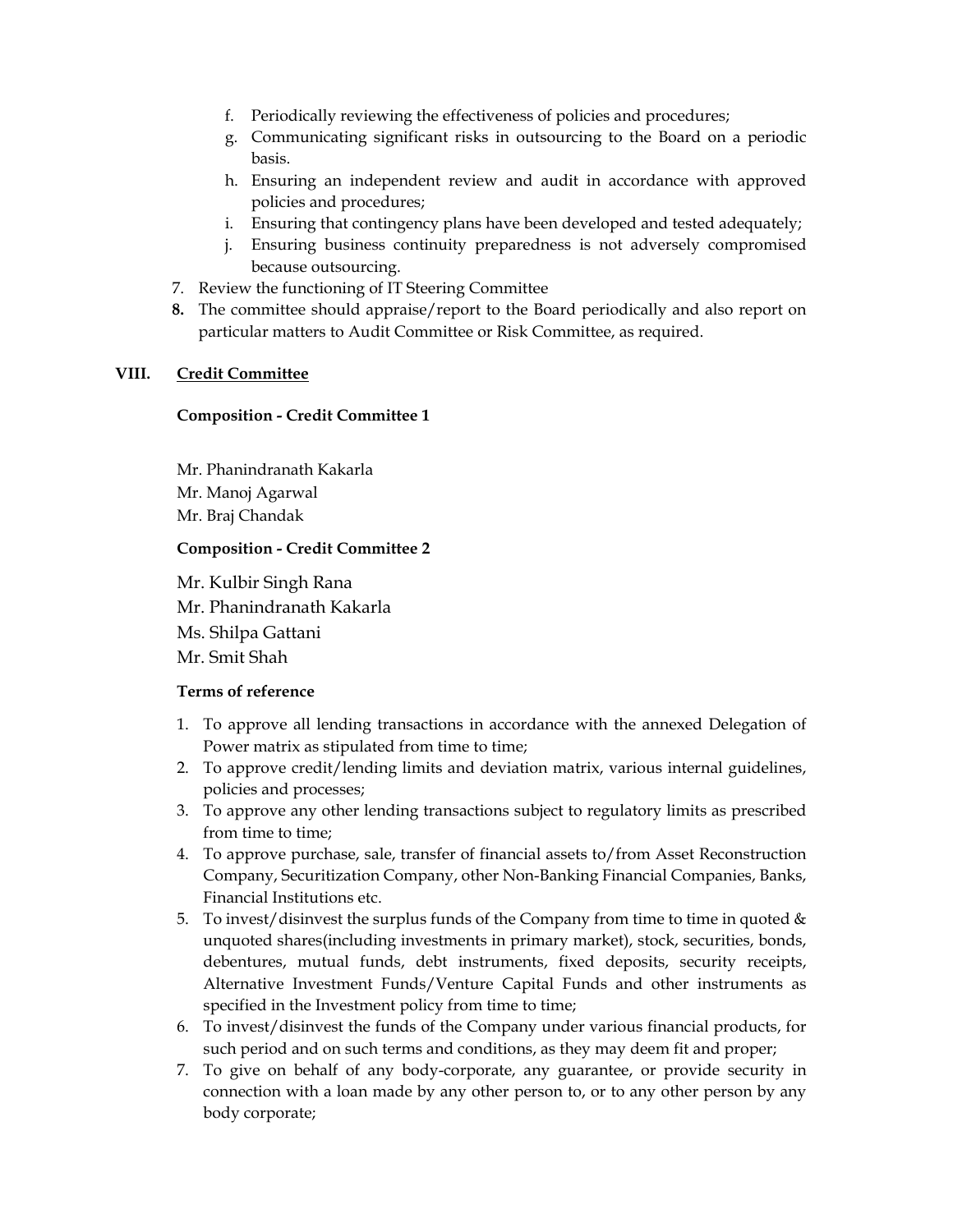- 8. To designate personnel from time to time to approve investments in the primary markets upto specified thresholds; and
- 9. To approve any other investments within the limits as set out by the Board.
- 10. To authorise changes / modifications in the Delegation of Power matrix with regard to Credit Management and Execution matters;
- 11. To authorize the Executives of the Company / Holding Company / Group Company for the aforesaid purposes including (i) signing various agreements, plaints, notices, applications, documents, submissions, instructions, etc, (ii) to represent the Company in various matters and submit the aforesaid documents and (iii) to alter / modify / change such aforesaid authorities, from time to time."

#### **IX. Resource Mobilization Committee**

#### **Composition**

Mr. S. Ranganathan

- Ms. Shilpa Gattani
- Mr. Phanindranath Kakarla
- Mr. Manish Srivastava

- 1. To regularly gauge the capacity to raise funds quickly from each source (including monitoring concentration of the sources of funding).
- 2. Examine, on an ongoing basis the most optimum funding options commensurate with emerging balance sheet needs & risk tolerance.
- 3. Determine optimal borrowing mix and raise fresh borrowings via various securities and instruments including NCDs, Commercial Paper, borrowings from banks and other financial institutions, refinance facilities and to negotiate and settle essential terms like interest rate, tenor, security.
- 4. Monitor the liquidity of the Company across all time buckets and maintain adequate liquidity at all points in time and take corrective action promptly, as necessary.
- 5. Monitor model output under stress liquidity condition as part of liquidity contingency plan to ensure adequacy under all situations.
- 6. Adhere to the Debt Equity parameters as laid out by ALCO.
- 7. Develop strategy to ensure roll over /enhancement of existing borrowings.
- 8. Ensure adequate funds to facilitate buy-back of Commercial Paper/exercise of Put and Call options in securities.
- 9. Examine market conditions that may warrant pre-emptive actions in resources management.
- 10. To monitor on a monthly basis, the movements in the coupon at which long-term and short-term debts are raised by the Company.
- 11. To avail guarantee from the Holding Company and / or other Group Company (ies) in connection with a loan, financial assistance, etc availed by the Company from Bank, Financial Institution, Non-Banking Financial Companies, other body corporates, etc.
- 12. To avail security from the Holding Company and / or other Group Company (ies) to be provided as collateral/security in connection with a loan, financial assistance, etc availed by the Company from Bank, Financial Institution, Non-Banking Financial Companies, other body corporates, etc.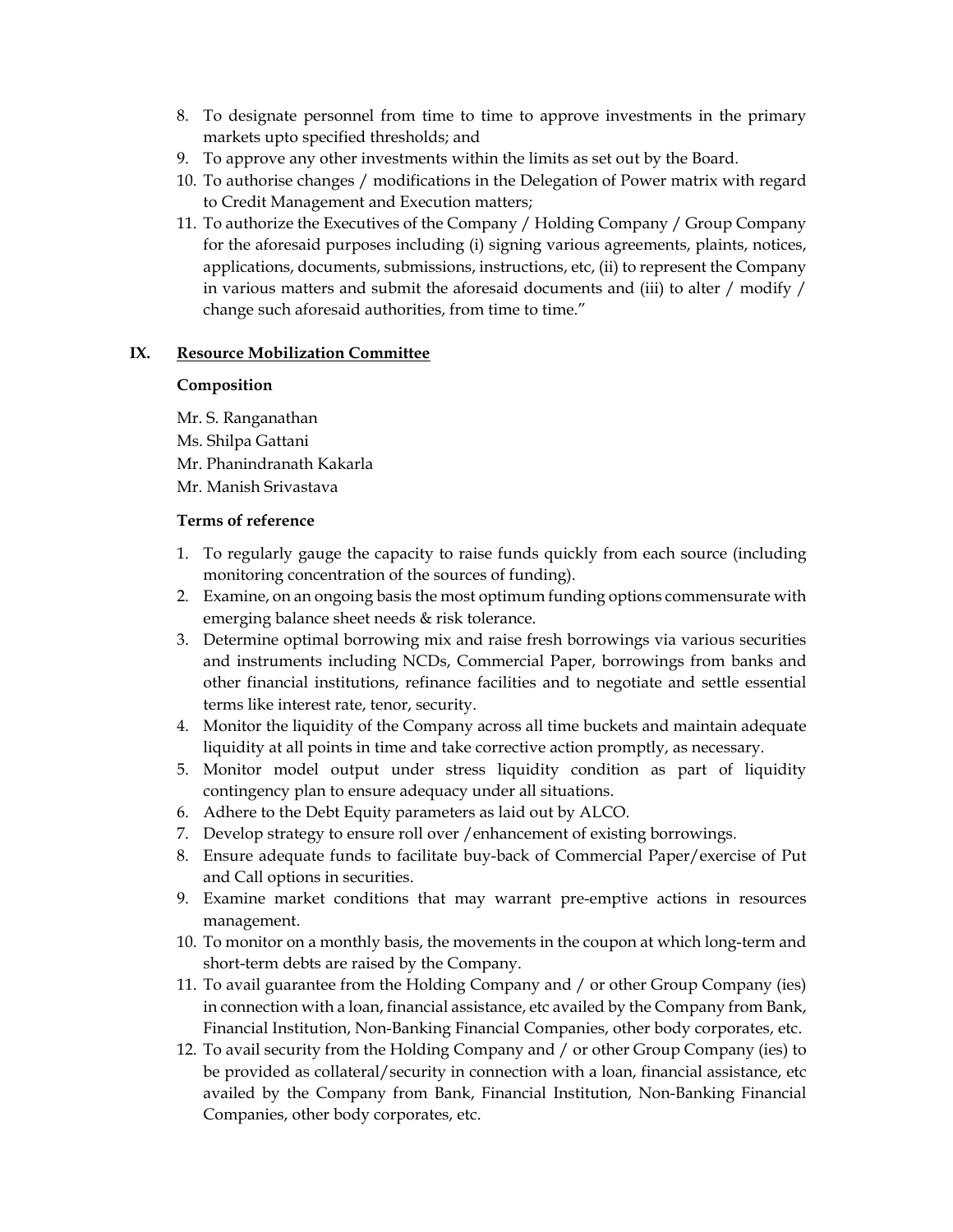- 13. To approve, direct assignment, securitization of financial assets (loans and advances and portfolio thereof) to/from, Non-Banking Financial Companies /Banks /Financial Institutions etc.
- 14. To authorize the Executives of the Company / Holding Company / Group Company for the aforesaid purposes including (i) signing various agreements, plaints, notices, applications, documents, submissions, instructions, etc, (ii) to represent the Company in various matters and submit the aforesaid documents and (iii) to alter / modify / change such aforesaid authorities, from time to time."

## **X. Securities Committee:**

#### **Composition**

Mr. S. Ranganathan Mr.PhanindranathKakarla Ms. Shilpa Gattani

- 1. Finalising the basis of allocation, allotment of securities to the successful allottees; from time to time and to undertake all ancillary actions;
- 2. to decide on the timing, size, pricing and the terms and conditions of the relating to Issue/Offer of securities;
- 3. to approve the preliminary as well as the Shelf Information Memorandum/ Information Memorandum/ Private Placement Offer cum Application Letter / Offer Document / Term Sheet / Supplementary Information Memorandum / draft Prospectus, Prospectus/ Rights issue offer letter/ other agreements / deeds and documents (by whatever name called), and to approve all other matters relating to the issue, to approve notices, advertisement, corrigendum (if required) as may be required or desirable for the proposed issue of Securities whether in India or overseas and execute and deliver the same to with the Stock Exchange(s), Securities Exchange Board of India ("the SEBI"), Registrar of Companies and any other appropriate authorities, as and when required;
- 4. Monitor the maximum limit of investors as required under Companies act, 2013 and Reserve Bank of India (RBI) regulations, identify investors for offering securities on private placement basis and keep record of the same;
- 5. to decide all the terms and conditions of the Debentures including secured, unsecured, convertible, non-convertible Debentures and the Debentures in the form of structured products Debentures including the security, rate of interest, tenure and such other terms and conditions and to accept any amendments, modifications, variations or alterations thereto, to make the allotment of the Debentures and the redemption of the Debentures on maturity or early redemption or conditional redemption, if any, conversion of loan availed by the Company to Debentures and to accept any amendments, modifications, variations or alterations in the terms and conditions of the Debentures, if any;
- 6. to decide conversion ratio of the Debentures in case of Convertible Debentures, appointment of Registered Valuer for valuation of securities, approval of valuation report, payment of fees to the Registered Valuer;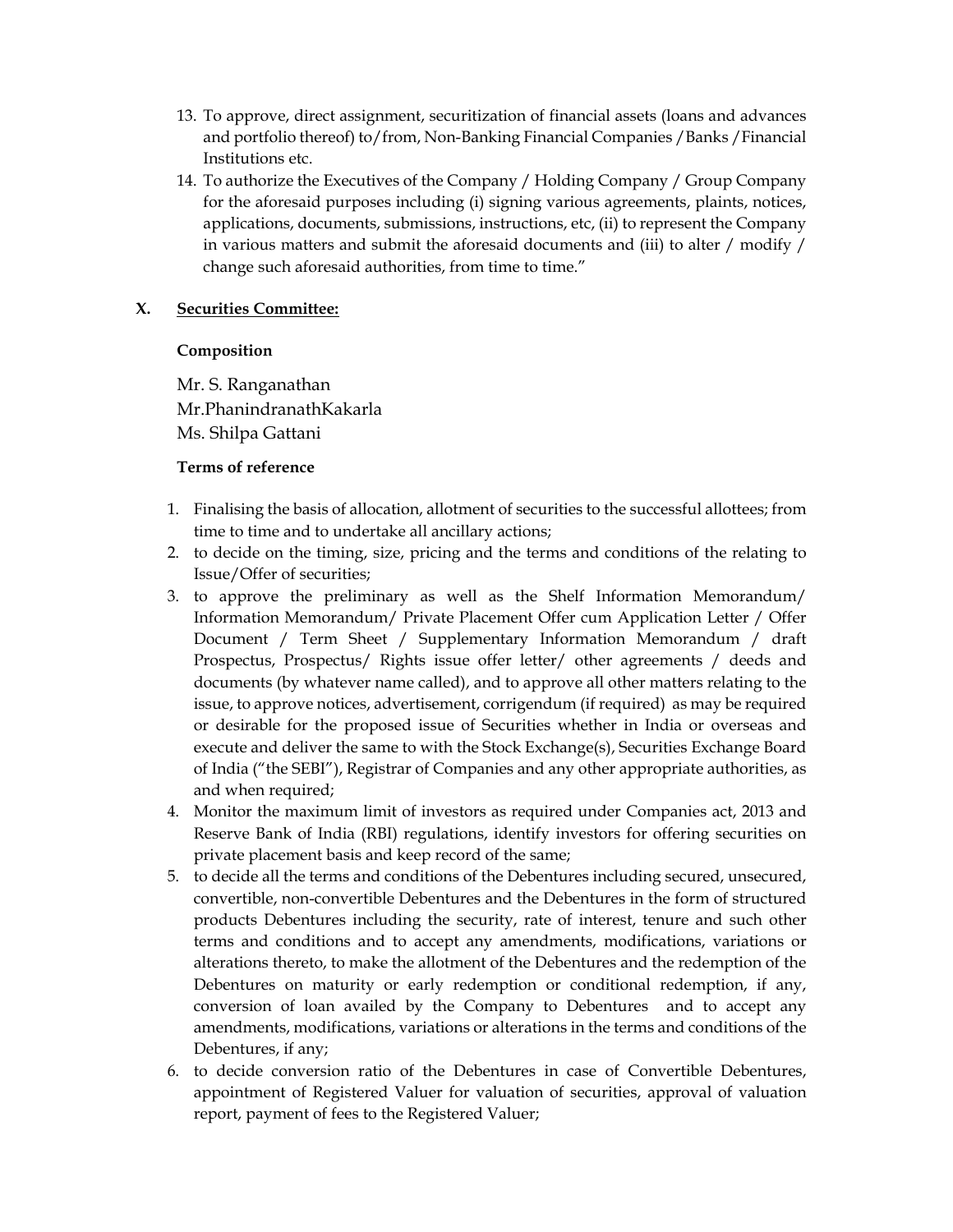- 7. to approve the Re-formatted Financial Statements of the Company for the purpose of incorporating in the Offer Documents;
- 8. to decide the property or other assets of the Company to be charged for securing the issue of Debentures, make purchase of the property for the purpose of offering the same as security for Debentures, create a charge or any other security interest over such assets of the Company as considered expedient, in connection with the NCDs to be offered, issued and allotted pursuant to such Issue and to do all acts, deeds, matters and things, as may be necessary for securing the Debentures including but not limited to sign and execute the necessary deeds, purchase agreements, other agreements and other papers and documents;
- 9. to appoint and enter into arrangements with the one or more Book Running Lead Managers (BRLMs), Underwriters, Debenture Trustees, Credit Rating Agency(ies), brokers, Registrar and Transfer Agents, if any, and other agencies or persons or intermediaries required for the issue of Securities and to negotiate and finalise the terms of their appointment, including but not limited to changing and/or substituting any one or more of the above agencies, execution of the Mandate Letters, negotiation, finalisation and execution of the Debenture Trust Deed, Deed of Hypothecation or such other security documents as may be deemed expedient, Memorandum of Understanding with various intermediaries;
- 10. admission of the Securities in dematerialised mode with depositories and to sign agreements and/or such other documents, as may be required with depositories and such other agencies, authorities or bodies, as may be required in this connection;
- 11. To carry out and/or approve all such ancillary/ incidental matters related to the securities including transfers, dematerialisation, rematerialisation, transmission, transposition, subdivision, split, endorsements, name deletion, consolidation, renewal, exchanges, issuance of duplicates thereof or any other purpose, dispensation of any required documents or any other requirements for such purposes etc
- 12. to make applications to Stock Exchange(s) for listing of Securities, decide Designated Stock Exchange, accepting any alterations/modifications in the said applications and to execute and to deliver or arrange the delivery of necessary documentation to the concerned Stock Exchange(s) and to file the Master Creation Form(s), Corporate Action Form(s) and such other Forms, Deeds and Documents with the Depositories or such other Authorities or Agencies as may be required in this regard;
- 13. to authorise any Director and Key Managerial Personnel of the Company or any executives of the Company to sign and execute the above documents, Debenture Trust Deed, Deed of Hypothecation or such other security documents as may be deemed expedient, agreements, deeds, documents and other necessary papers to be executed with aforesaid agencies, parties, etc., for and on behalf of the Company together with the authority to vary, amend or modify the same as such authorised person may consider necessary, desirable or expedient in the interest of the Company and for the aforesaid purpose, to give such declarations, affidavits, certificates, etc. as such authorised person deem fit and to do all acts, deeds, matters and things, as may be necessary;
- 14. to remunerate aforesaid agencies including the payment of commissions, brokerage, fees, or the likes;
- 15. to open and operate the bank accounts, as may be required in connection with the issue of the Securities and to authorise persons to operate such Accounts;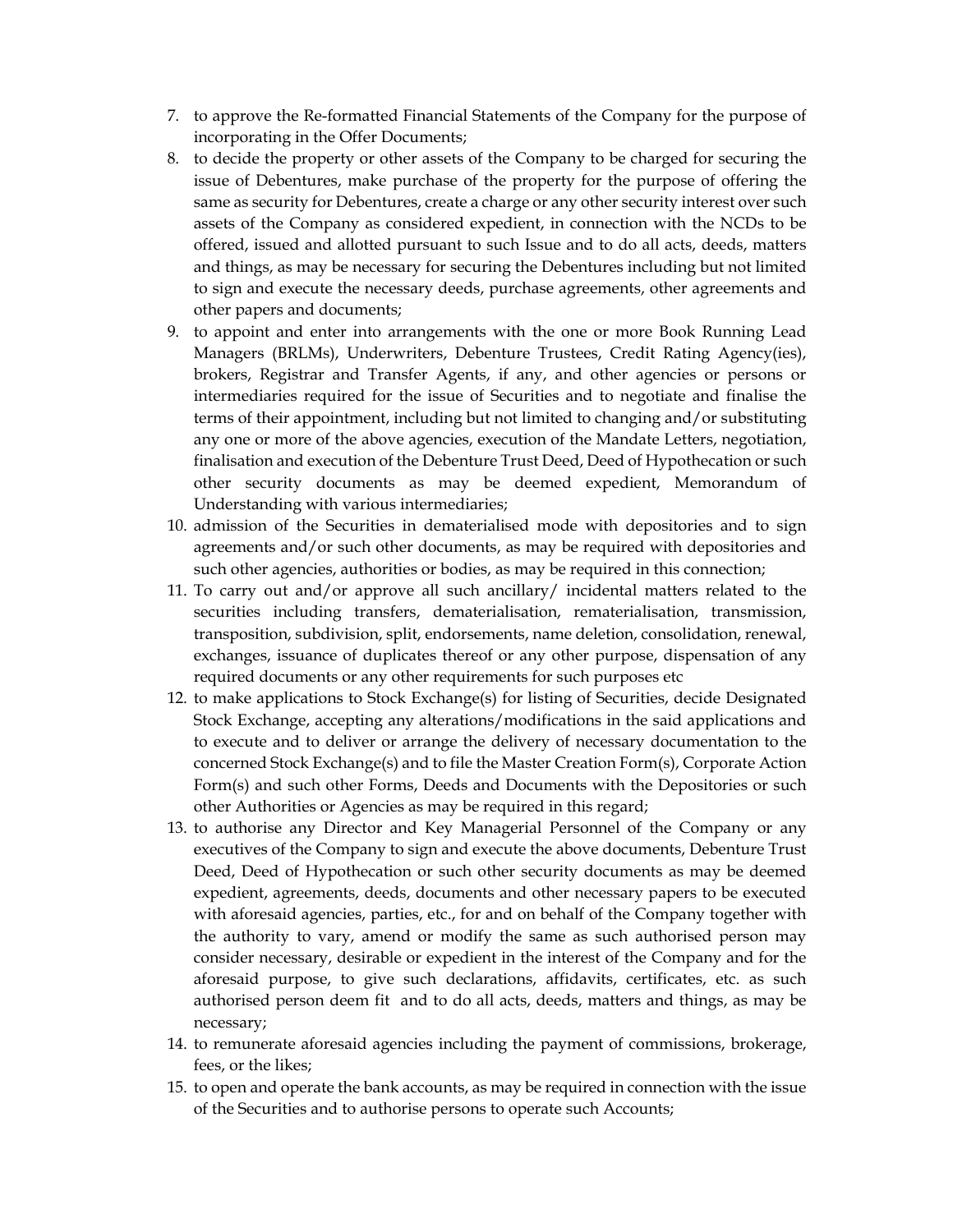- 16. to issue Security Certificate(s) including duplicate/split Security Certificate(s), credit the Securities to the beneficiary accounts;
- 17. to settle all questions, difficulties or doubts that may arise in regard to such issues or allotment as it may, in its absolute discretion deem fit;
- 18. to file application, appeal, affidavit, addendum, corrigendum or such other documents with Central Government/ Regional Director or such other Statutory/ Regulatory Authorities as may be required for condonation with regard creation, filing, perfection of security documents and also to authorise the various persons for the said purposes;
- 19. Creation of "Recovery Expense Fund" or such other contribution in relation to issuance of listed or proposed to be listed debt securities;
- 20. to affix the Common Seal of the Company, if required on any agreement, undertaking, deed or other document , be affixed in the presence of anyone or more of the Directors of the Company or more of the officers of the Company as may be authorised by the Board in this regard, accordance with the Articles of Association of the Company.

#### **For issuance of Offshore Bond/Medium Term Note Programme:**

- 21. decide on the timing, size, pricing, cost, security and other terms and conditions including but not limited to deciding materiality threshold for various disclosures to be made in offering document/ memorandum/circular (by whatever name called), the listing on offshore stock exchanges;
- 22. appoint such global coordinators and joint lead managers, arrangers, underwriters, guarantors, depositories, custodians, trustees, security trustee, paying agents, transfer agents, registrar, calculation agents, bankers, solicitors, lawyers, and any other agencies and intermediaries (both domestic and overseas) as may be involved or concerned in such offerings of Notes (collectively, the "Intermediaries") and to remunerate all such agencies by way of commission, brokerage, fees or the like, and to enter into or execute agreements/ arrangements/ memorandum of understanding with any such agency or intermediary and also to seek the listing of the Notes in one or more offshore stock exchanges and the admission of the Notes in depositories outside India;
- 23. approve, negotiate and execute the programme agreement, agency agreement, trust deed, operating and administrative procedures memorandum, offer document/offering memorandum/offering circular, subscription agreement, pricing supplement (each as applicable), security documents/agreements, global certificates and other related documents, marketing/ distribution materials and make changes as may be required and to approve all other matters relating to the Notes, to approve notices, advertisement, corrigendum (if required) and do all such acts, deeds, matters, and things including execution of all such deeds, documents, instruments, applications and writings as it may, at its discre6on, deem necessary and desirable for such purpose including without limitations, the utilization of the proceeds from the Notes;
- 24. authorise persons to do all such acts, deeds as may be necessary including the power to sign, execute documents and appear before the appropriate authorities;
- 25. approve the financial statements including financial statements drawn in accordance with Ind-AS in accordance with applicable laws or such other similar statements/ formats as may be required, for the purpose of incorporating in the offering memorandum and pricing supplement (as applicable);
- 26. open and operate the bank accounts (in India and abroad) to be opened in connection with the Notes and to authorize the persons to operate such account;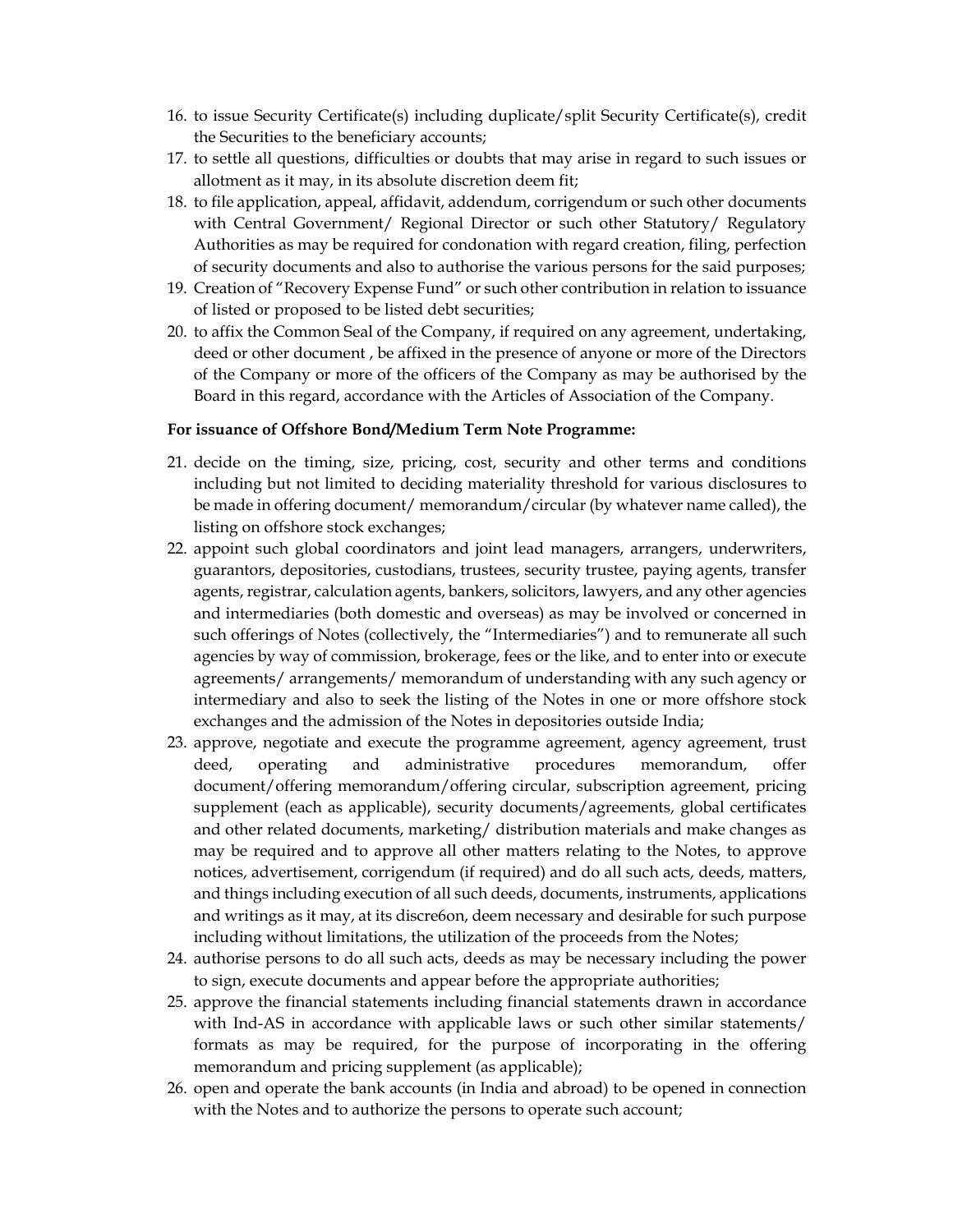- 27. authorize and approve the payment of fees and other related expenditures to the Intermediaries and other agencies and other persons in connection with the Notes;
- 28. allot the Notes pursuant to this resolution in accordance with the terms of offering;
- 29. decide on the offshore stock exchanges where the Notes will be listed, to execute and to file the offering circular and pricing supplement (as applicable) and other related documents with the stock exchanges, and other appropriate authorities (whether in India or offshore) and to accept changes as may be suggested by such authorities;
- 30. authorise the affixation of common seal on all such documents as may be required;
- 31. seek if required, any approval, consent or waiver from the Company's lenders, and/or the parties with whom the Company has entered into various commercial and other agreements, and/or any/all concerned government and regulatory authorities (including RBI) in India, or abroad, and/or any other approvals, consents or waivers that may be required in connection with the issuance, offer and allotment of the Notes;
- 32. take all actions that may be necessary in connection with the depositories, obtaining ISIN, allotment including execution of any documents and payment of any fees in relation thereto;
- 33. accept and appropriate the proceeds of the Notes;
- 34. to resolve and settle all questions and difficulties that may arise in connection with the Notes, and do all other acts, deeds and things in connection therewith and incidental thereto as the Committee in its absolute discretion deems fit without the said Committee being required to seek consent or approval of the Board of Directors of the Company or otherwise to the end and intent that the Board of Directors of the Company shall be deemed to have given its approval thereto expressly by the authority of this resolution."

#### XI. **Operations Committee:**

#### **Composition**

Mr. Phanindranath Kakarla Mr. Braj Chandak Mr. Mahesh Joshi Ms. Shama Asnani

- 1. To authorise the Executives of the Company / Holding Company / Group Company to open, operate and close Bank Accounts, Demat Accounts, Escrow Accounts and Constituent Subsidiary General Ledger Account in the name of the Company;
- 2. Addition / Substitution / Withdrawal of the Signatories from time to time to operate the Bank Accounts, Demat Accounts, Escrow Accounts and Constituent Subsidiary General Ledger Account, necessitated on account of change in, relocation or separation or exit of employees;
- 3. To avail various value added services from the Banks for operation of account(s) held with banks including but not limited to cash management services, internet banking, operation of the accounts by fax or such other mode as may be feasible from time to time;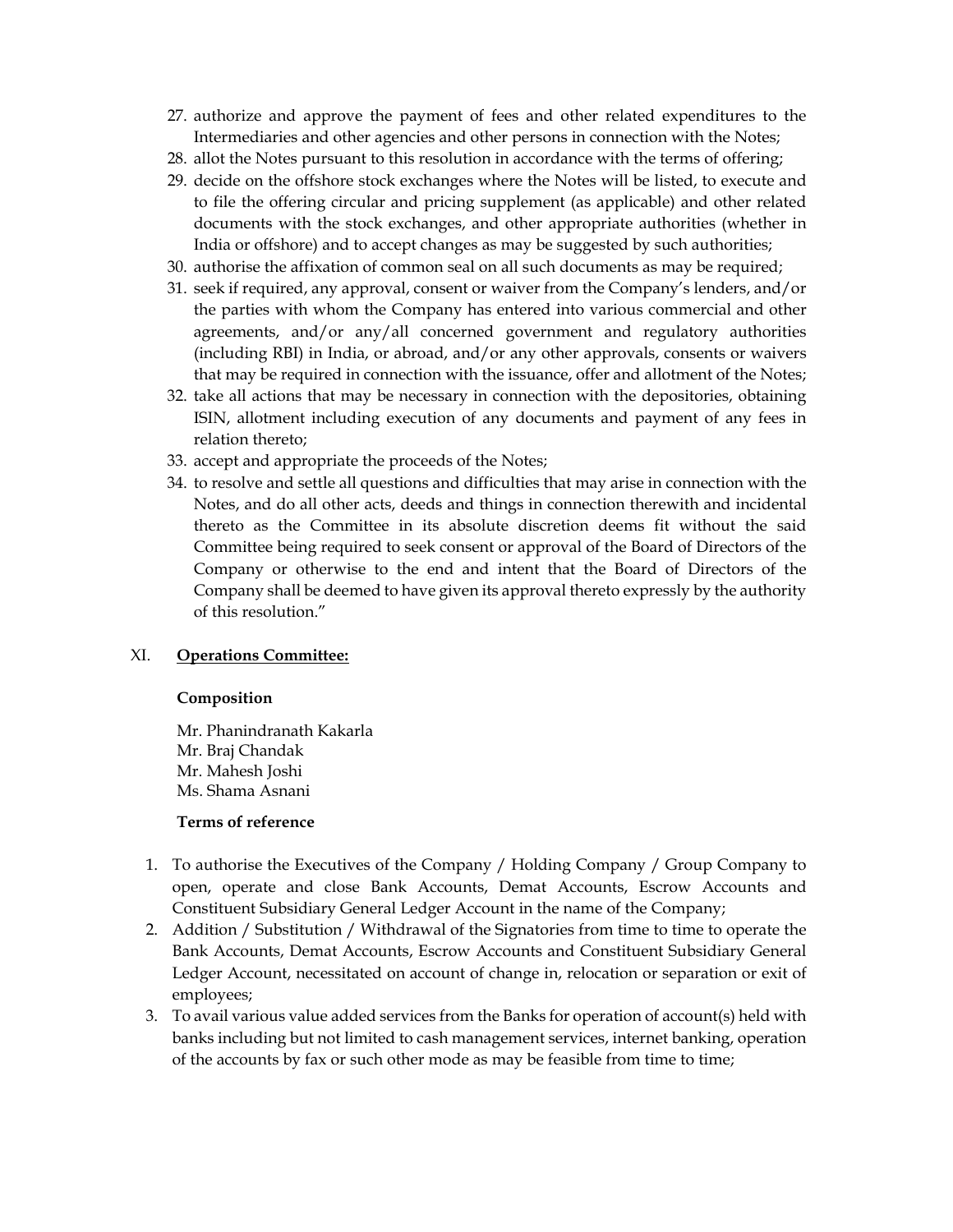- 4. Purchase of / Acquisition on lease vehicles to meet the conveyance requirements of the employees subject to a maximum limit of Rs. 5,00,00,000/- (Rupees five crores) per annum in the aggregate;
- 5. Negotiating and acquiring on Lease / License or otherwise office space to cater to the Company's business purposes;
- 6. Obtaining of registration under Professional tax laws, VAT Tax laws, Service Tax, Income Tax, Shops and Establishment Act and other regulatory framework, as may be required from time to time and to authorise the Executives of the Company / Holding Company / Group Company to give effect to this matter;
- 7. To authorize the Executives of the Company / Holding Company / Group Company for various operational purposes including (i) signing various agreements, plaints, notices, applications, documents, submissions, instructions, etc, (ii) to represent the Company in various matters and submit the aforesaid documents and (iii) to alter / modify / change such aforesaid authorities, from time to time;
- 8. To authorise the Executives of the Company / Holding Company / Group Company to sign the Vakalatnamas, Plaints, Applications, Replies, Written Statements, Affidavits and other paper/documents in the legal proceedings, appeals etc filed by the Company or against the Company and to appear before the Court, Tribunal and other Judicial/Quasijudicial bodies, Local Authority, Statutory Authorities and other Government Authorities;
- 9. To authorise the Executives of the Company / Holding Company / Group Company to act as authorised officer under SARFAESI ACT and act on behalf of the Company;
- 10. Any other operational matter in the normal course of business that may arise and cannot be deferred until the next Board Meeting, so long as it does not result in a monetary outgo in excess of Rs. 2,00,00,000/- (Rupees two crores);
- 11. Power to affix the Common Seal of the Company on agreements, deeds, power of attorney on any other document that are executed by and on behalf of the Company;
- 12. To authorize the Executives of the Company / Holding Company / Group Company from time to time to act as a representative of the Company in respect of the investments in shares, securities, debentures, etc held in the name of the Company and to do the following:
	- a. To attend the general meetings & meetings of the creditors of the investee companies.
	- b. To sign the proxy form,
	- c. To sign postal ballot form,
	- d. To sign shorter consent notice,
	- e. To sign consent for dispensation from holding meeting in case of Merger and Amalgamation and other documents and
	- f. To exchange correspondence & communication with the investee companies.
	- g. Approving the request of transfer of shares of the Company; and
- 13. Any other matter specifically delegated by the Board / any other Committee of the Company, from time to time."

# **XII. IT Steering Commmittee**

# **Composition**

Mr. Phanindranath Kakarla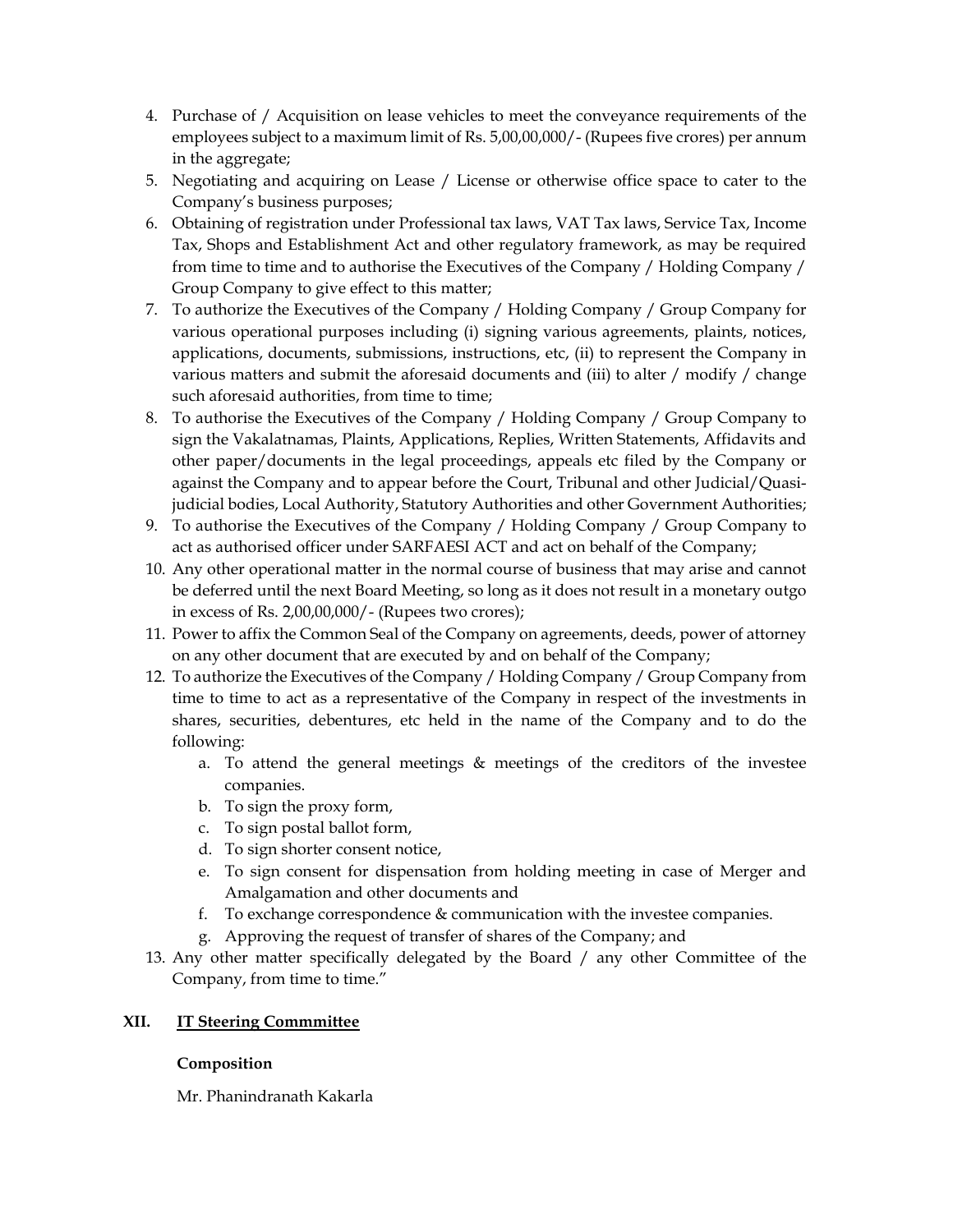Mr. Braj Chandak Mr. Smit Shah Mr. Srijit Ramakrishnan (CIO&CTO)

## **Terms of reference**

- 1. Defining project priorities and assessing strategic fit for IT proposals
- 2. Reviewing, approving and funding initiatives, after assessing value-addition to business process
- 3. Resource management including capacity planning and management
- 4. Oversight and monitoring of projects, including deliverables to be realized at each phase of the project and milestones to be reached according to the project plan.
- 5. Provide direction to IT architecture design and ensure that the IT architecture reflects the need for legislative and regulatory compliance, the ethical use of information and business continuity
- 6. The IT Steering committee should appraise/report to the IT Strategy Committee periodically.

## **XIII. Outsourcing Committee**

#### **Composition:**

Managing Director/CEO-Chairman Risk – Member Secretary Chief Compliance Officer Business Head Chief Financial Officer

- 1. Approving and undertaking regular review of framework to evaluate the risks and materiality of all existing and prospective outsourcing arrangements;
- 2. Deciding on business activities of a material nature to be outsourced and approving such arrangements;
- 3. Review of the Outsourcing Policy & Standard Operating Procedure;
- 4. undertaking regular review of outsourcing strategies and arrangements for their continued relevance, and safety and soundness;
- 5. Approving and undertaking action on following critical events:
	- a. Regulatory Event (Change in regulations, new RBI directions etc.);
	- b. Vendor Fraud/ Whistleblower complaint against the vendor;
	- c. Branch of agreement, event of default or non-compliance, if any at the vendor end;
	- d. Termination of any critical vendor;
	- e. Event impacting continuity of business/ significant process change relating to outsourcing arrangement;
	- f. Review of call back document verification & destruction of records maintained at vendor end; and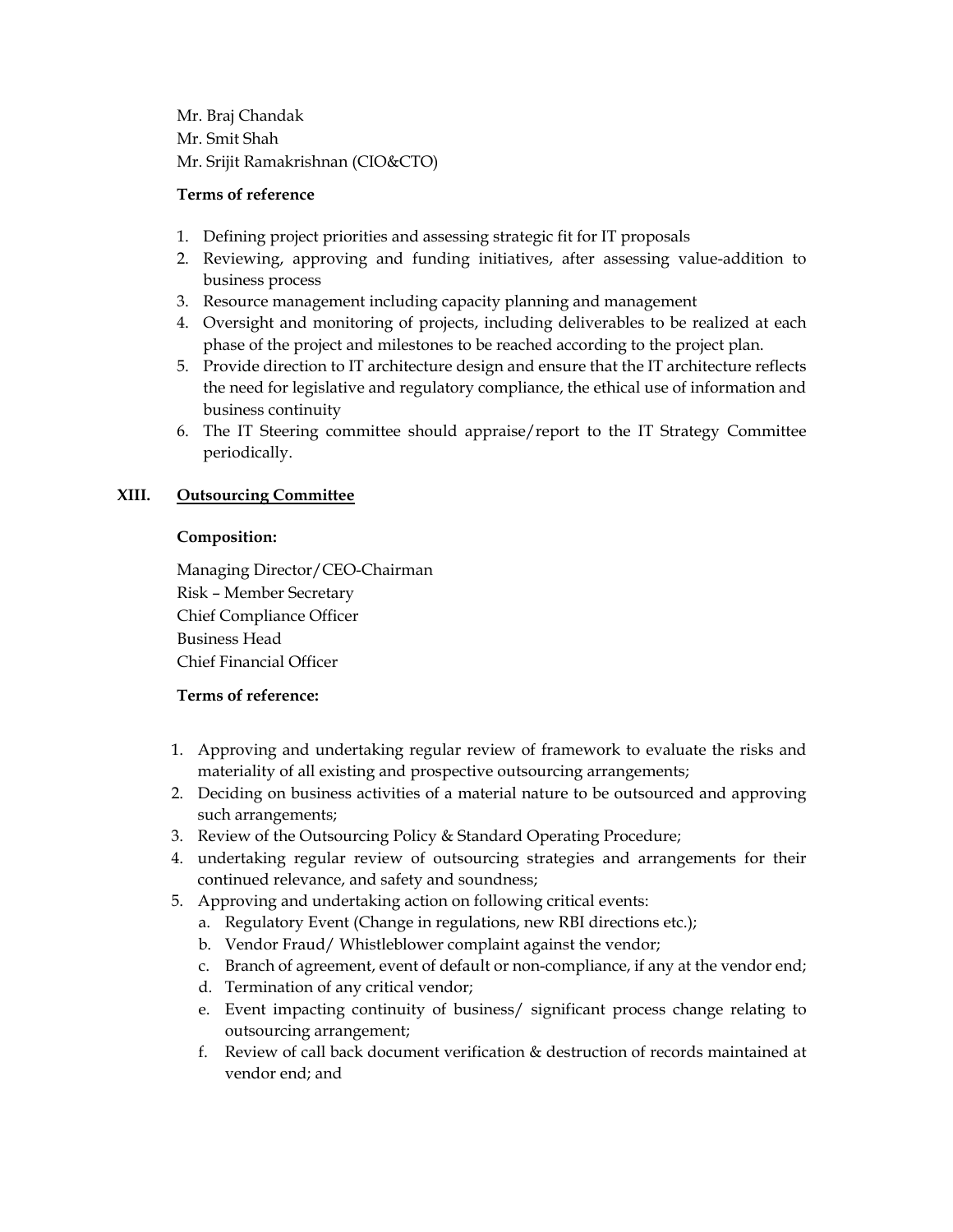- g. Any other event as Committee may think critical for immediate attention. i.e., instances of breach of operational, reputational, concentration risk etc.
- 6. Any other matter specifically delegated by the Board / any other Committee of the Company from time to time."

## **XIV. ECL Oversight Committee**

#### **Composition: Composition:**

Mr. S Ranganathan (Chairman) Mr. Smit Shah Mr. Phanindranath Kakarla Mr. Braj Chandak Mr. Manoj Agarwal Mr. Sandeep Agarwal

#### **Terms of reference:**

- 1. Provide guidance on formulation on ECL policy and ECL model
- 2. Provide approvals for
	- ECL models, policy, methodology, assumptions, and changes to policy / methodology
	- Review and approve exceptions to the ECL policy
	- Management Overlays to ECL model Account wise / staging and provisioning
- **3.** Approve ECL provisioning numbers.

# **XV. Code Monitoring Committee under PIT Codes**

#### **Composition**

Kashmira Mathew Shama Asnani Phanindranath Kakarla Senior Group Compliance Representative - Member

- 1. To oversee the overall administration and implementation of Edelweiss Group Security Code and Non-Edelweiss Group Security Code of the Company. To conduct an inquiry / investigation in the matter relating to aforesaid Codes.
- 2. To take suitable disciplinary actions / impose monetary penalties depending upon the outcome of inquiry / investigation and considering the nature and severity of the Breach / violation.
- 3. To identify / provide guidelines to identify the breaches / violations which need to be reported to the Stock Exchanges.
- 4. To ensure that any amount collected under the code as a penalty / fine is remitted to the Exchange/SEBI or any other agency/entity as directed under the PIT Regulations,